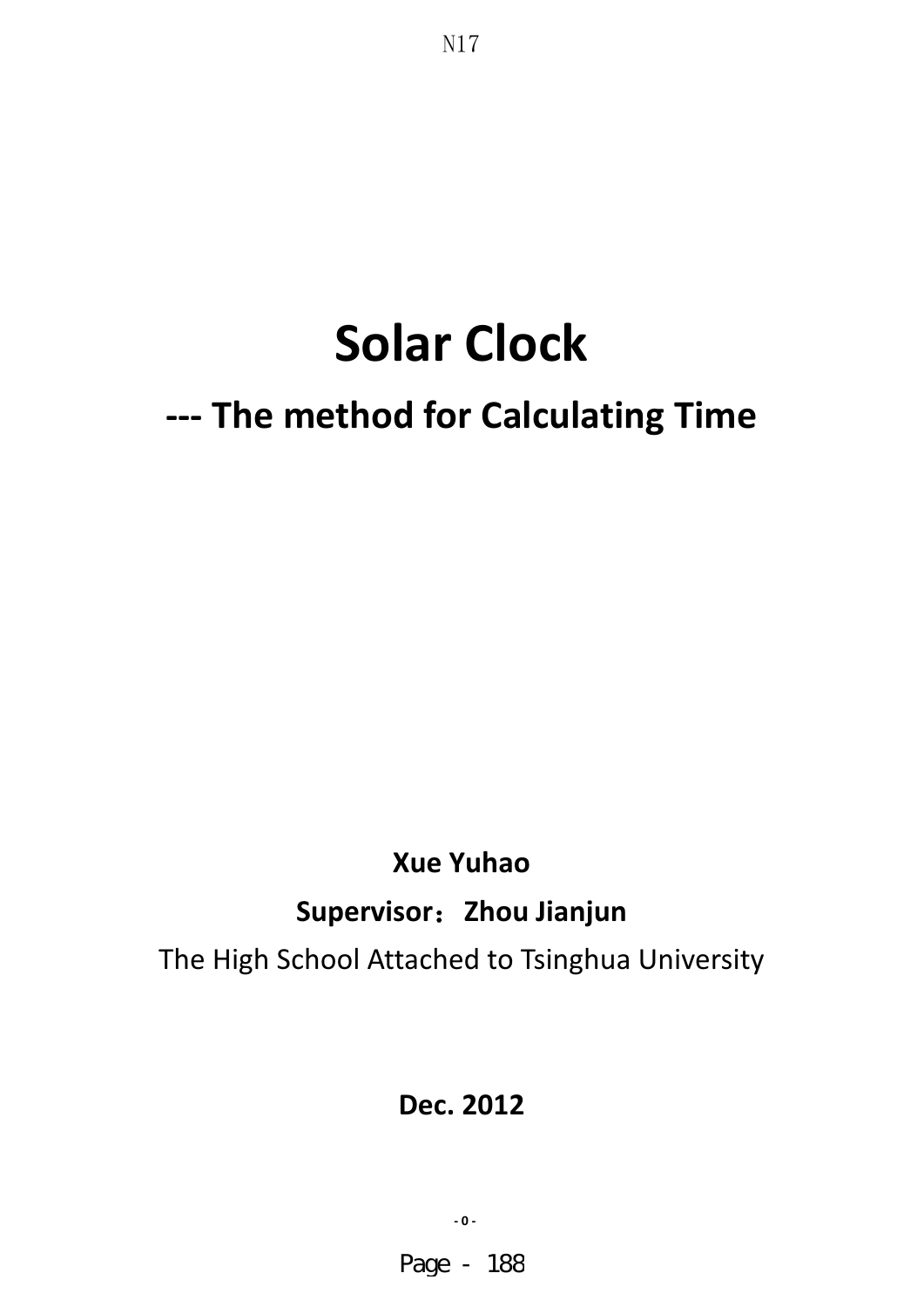| Contents |  |
|----------|--|
|----------|--|

| 1. |                  |       |  |  |  |
|----|------------------|-------|--|--|--|
| 2. |                  |       |  |  |  |
|    | 2.1              |       |  |  |  |
|    | $2.2\phantom{0}$ |       |  |  |  |
|    | 2.3              |       |  |  |  |
|    | 2.4              |       |  |  |  |
|    |                  | 2.4.1 |  |  |  |
|    |                  | 2.4.2 |  |  |  |
|    |                  | 2.4.3 |  |  |  |
|    |                  | 2.4.4 |  |  |  |
|    | 2.5              |       |  |  |  |
|    | 2.6              |       |  |  |  |
| 3. |                  |       |  |  |  |
|    | 3.1              |       |  |  |  |
|    |                  | 3.1.1 |  |  |  |
|    |                  | 3.1.2 |  |  |  |
|    |                  | 3.1.3 |  |  |  |
|    |                  | 3.1.4 |  |  |  |
|    |                  | 3.1.5 |  |  |  |
|    | 3.2              |       |  |  |  |
|    |                  | 3.2.1 |  |  |  |
|    |                  | 3.2.2 |  |  |  |
|    |                  | 3.2.3 |  |  |  |
|    |                  | 3.2.4 |  |  |  |
|    | 3.3              |       |  |  |  |
|    |                  | 3.3.1 |  |  |  |
|    |                  | 3.3.2 |  |  |  |
|    |                  | 3.3.3 |  |  |  |
|    | 3.4              |       |  |  |  |
| 4. |                  |       |  |  |  |
|    | 4.1              |       |  |  |  |
|    | 4.2              |       |  |  |  |
|    | 4.3              |       |  |  |  |
|    | 4.4              |       |  |  |  |
| 5. |                  |       |  |  |  |
|    | 5.1              |       |  |  |  |
|    | 5.2              |       |  |  |  |
|    |                  |       |  |  |  |
|    |                  |       |  |  |  |
|    |                  |       |  |  |  |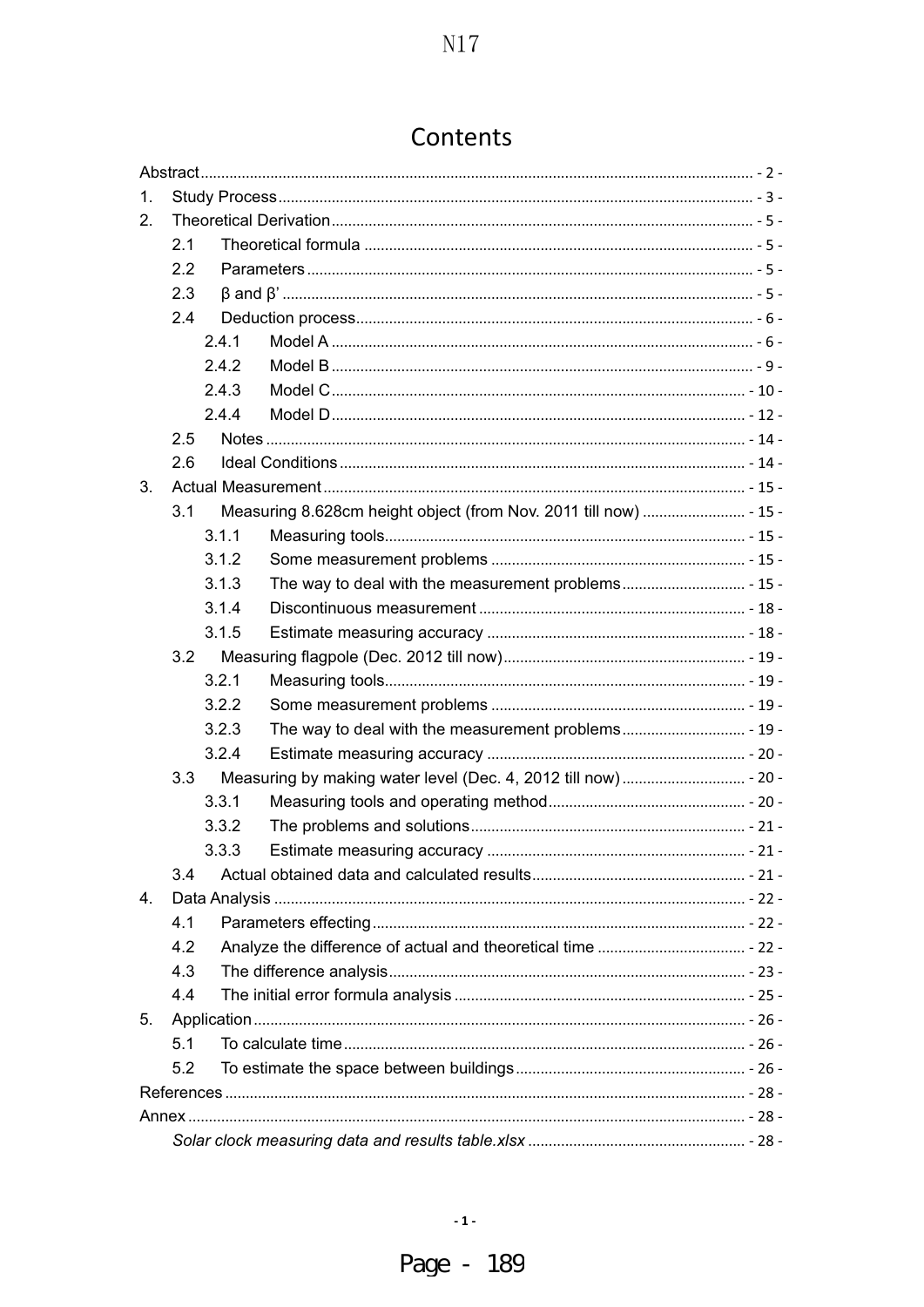## **Abstract**

N17

This paper reports a study of calculating local time by the shadow length of an object.

In the sun, every object has a certain shadow length at a particular point of time. My study, titled *the solar clock*, is to calculate the local time by using four variables, namely the shadow length of an object on the horizontal surface, the height of the object, the local latitude and the date.

The function expression in my study is obtained through theoretical derivation, which is the relationship between the local time and the shadow length, the height of an object, the local latitude and the date. And then it is verified by actual measurement data. The errors between the theoretical calculation results and actual time value are carefully analyzed and reasonably interpreted.

**Keywords:** Shadow length, Local time, Modeling, Measurement data, Data analysis

**- 2 -**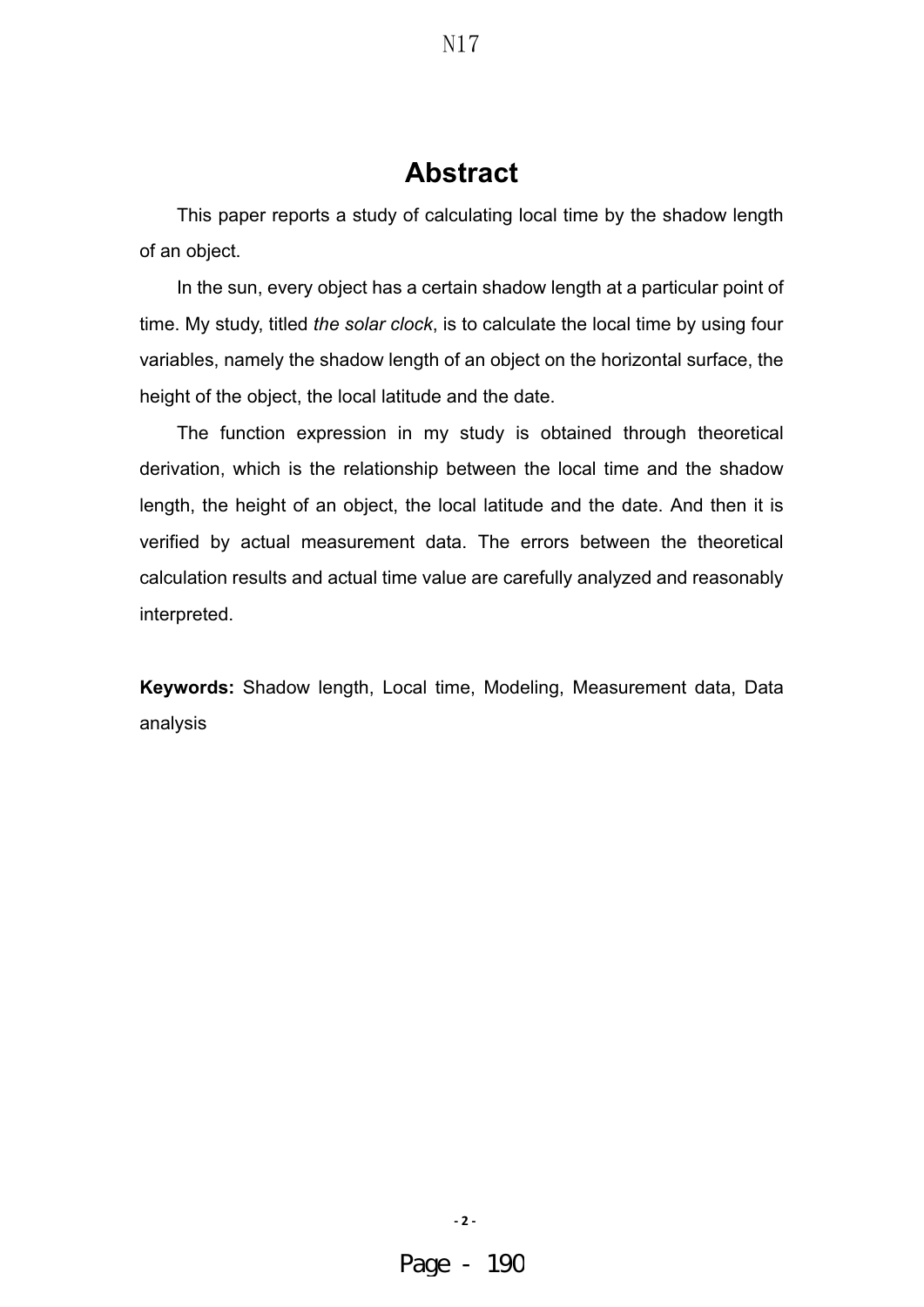#### **1. Study Process**

1) During the high enrollment of military training in August 2011, I got an idea about solar clock research when military training instructors didn't allow wearing the watch. So I want to estimate the time by the shadow length of an object on the level surface, but at that time not success. After returning home, a formula was successfully derived (needed data see 2.2):

$$
\arccos \left\{ \frac{\sqrt{s^2 + h^2}}{\cos \left[ \alpha - \arcsin(\sin 23^\circ 26^\prime 21'' \cos \frac{2\pi x}{365}) \right] \cdot \sqrt{s^2 + h^2}} \right\}
$$

At the beginning of the new semester (last year), I had some testing and found that the accuracy can be acceptable. But in the later (July 2012) by more data testing this formula has some problems.

2) From Nov. 22, 2011 I started to collect data (target object is 8.628cm height). A theory need to be verified by a large number of actual data, even this formula has some problems. So I decided to collect one year's data, in order to verify the correctness of each period of the year. But on different latitudes, it can be not verified as no actual data.

3) After March 2012, two items were modified. One is considering the effects of atmospheric refraction; the other is changing the measuring places to get more accurate data (see  $3.1.3(i)$ ). The new formula is:

$$
\arccos \left\{ \frac{\sqrt{s^2 + h^2 - n^2 s^2}}{\cos \left[ \alpha - \arcsin(\sin 23^\circ 26^\prime 21'' \cos \frac{2\pi x}{365}) \right] \cdot \sqrt{s^2 + h^2}} \right\}
$$
  

$$
t = t_0 \pm \frac{\cos \left[ \alpha - \arcsin(\sin 23^\circ 26^\prime 21'' \cos \frac{2\pi x}{365}) \right] \cdot \sqrt{s^2 + h^2}}{\omega}
$$

4) In July 2012, through more data analysis of more than six months, found the initial formula (see 4.4) defective, and re-derive the correct formula:

$$
\arccos\left\{1 - \frac{\sin(\alpha - 2\beta) + \sin \alpha + 2\cos^2 \beta - 2\cos \beta' \left[\cos \beta + \sin(\alpha - \beta)\right]}{2\cos^2 \alpha \left[1 + \sin(\alpha - 2\beta) + \frac{\cos(\alpha - \beta)\sin \beta - \sin^2 \beta}{1 - \sin \alpha}\right]}\right\}
$$
  
Here,  $\beta = \alpha - \arcsin(\sin 23^\circ 26' 21'' \cos \frac{2\pi x}{365})$   $\cos \beta' = \frac{\sqrt{h^2 + s^2 - n^2 s^2}}{\sqrt{h^2 + s^2}}$ 

$$
N17
$$

Page - 191

**- 3 -**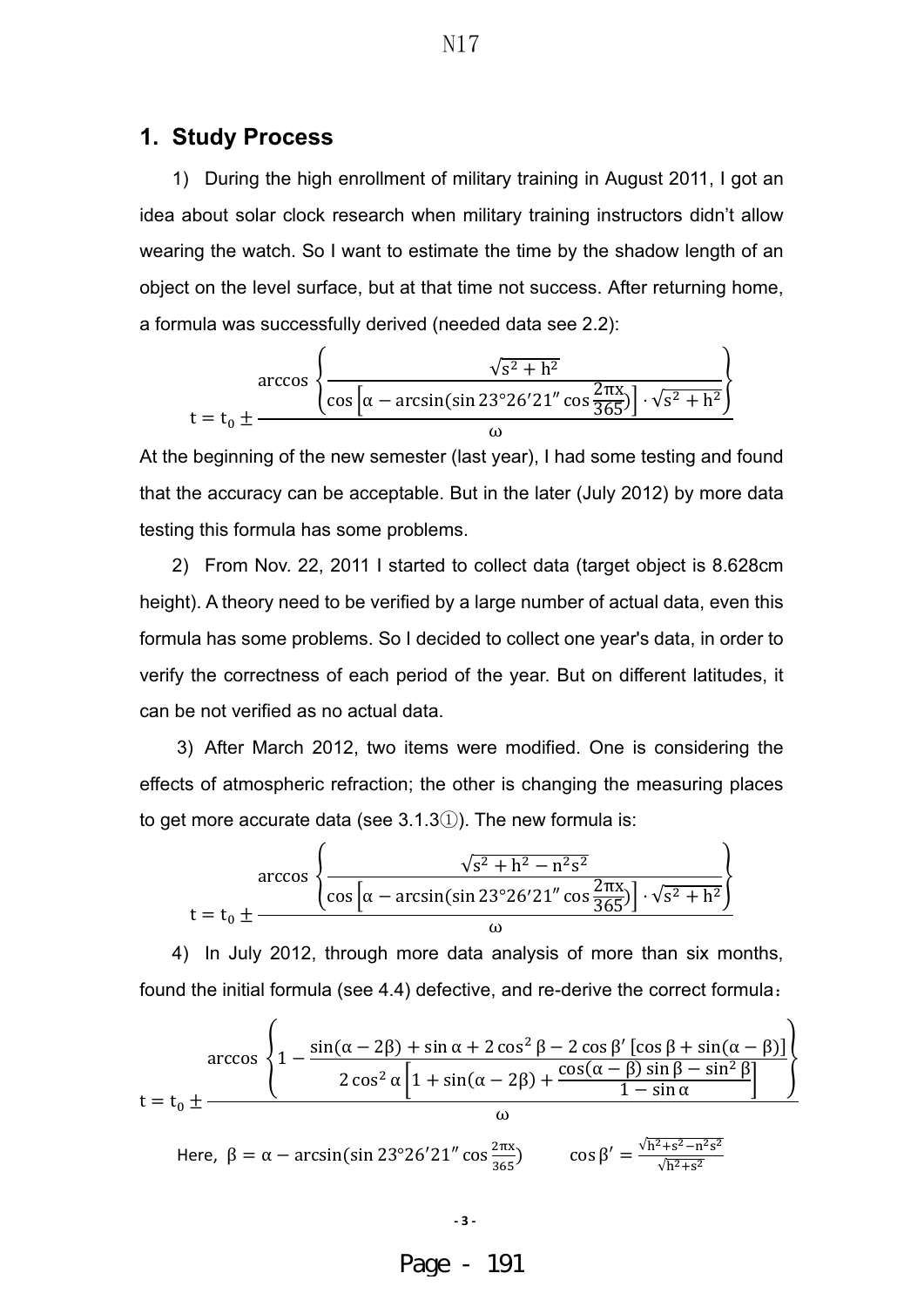Moreover, estimated the difference caused by not enough level surface (see 4.3  $(i)$ ).

5) After Nov. 2012, considering the earth revolution elliptic orbit, revises the theoretical formula (see 2.1).

6) According to the opinions of the judges after Dec. 2012, measuring the flagpole and another two target objects on the level tablet made by myself (see 3.2 and 3.3), in order to eliminate the error of measurement. Measuring different height objects are more effective to verify the formula.

**- 4 -**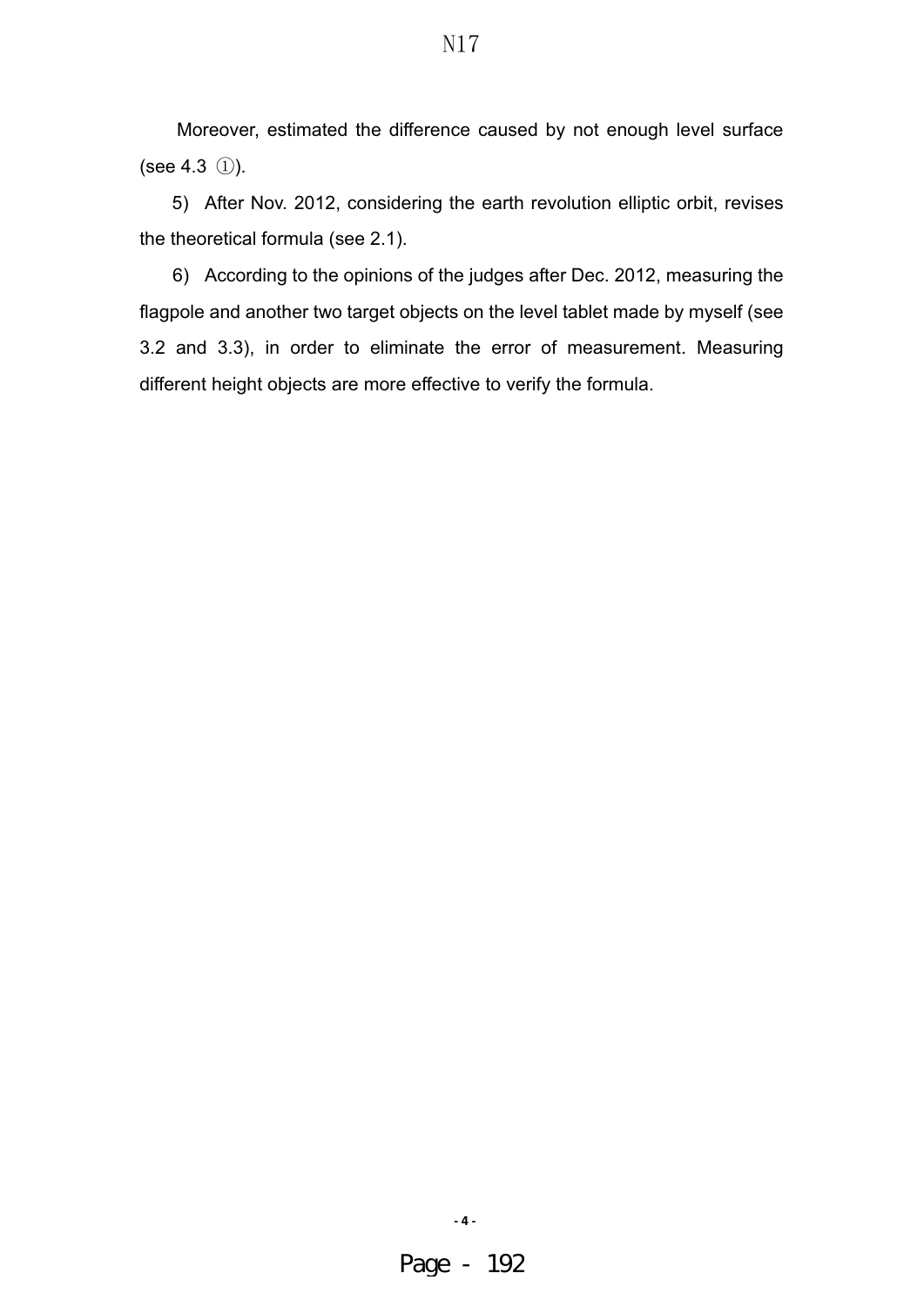#### **2. Theoretical Derivation**

#### **2.1 Theoretical formula**

$$
\arccos \left\{ 1 - \frac{\sin(\alpha - 2\beta) + \sin \alpha + 2\cos^2 \beta - 2\cos \beta' \left[ \cos \beta + \sin(\alpha - \beta) \right]}{2\cos^2 \alpha \left[ 1 + \sin(\alpha - 2\beta) + \frac{\cos(\alpha - \beta)\sin \beta - \sin^2 \beta}{1 - \sin \alpha} \right]} \right\}
$$

Here,  $\beta = \alpha - \arcsin(\sin 23^{\circ}26'21'' \cos \gamma)$ 

$$
\gamma \text{ is a solution of } \frac{1}{2} \text{ ab } \arccos\left(\frac{a \cos \gamma - c}{a - c \cos \gamma}\right) + \frac{b^2 c \sin \gamma}{a - c \cos \gamma} = \frac{x}{365.25} \text{ ab } \pi, \ \gamma \in [0, \ \pi]
$$

$$
\cos \beta' = \frac{\sqrt{h^2 + s^2 - n^2 s^2}}{\sqrt{h^2 + s^2}}
$$

#### **2.2 Parameters**

- $t_0$  : local midday time at that day (generally 12:00, not actually)
- $ω$  : rotational angular velocity of the earth
- $x :$  the number of days away from the summer solstice (x<365/2)
- $\alpha$  : the local latitude (Beijing: 39°58'N)
- h : object height
- s : shadow length
- n : air refractive index on the earth surface (generally,  $n≈1.00029$ )
- a : semi-major axis of the earth revolution orbit (149,600,000km)
- b : semi-minor axis of the earth revolution orbit (149,580,000km)
- $c :$  semi-focal distance of the earth revolution orbit (2,500,000km)

#### **2.3 β and β'**

- β: complementary angle of Sun elevation angle at midday
- β': complementary angle of Sun elevation angle at that time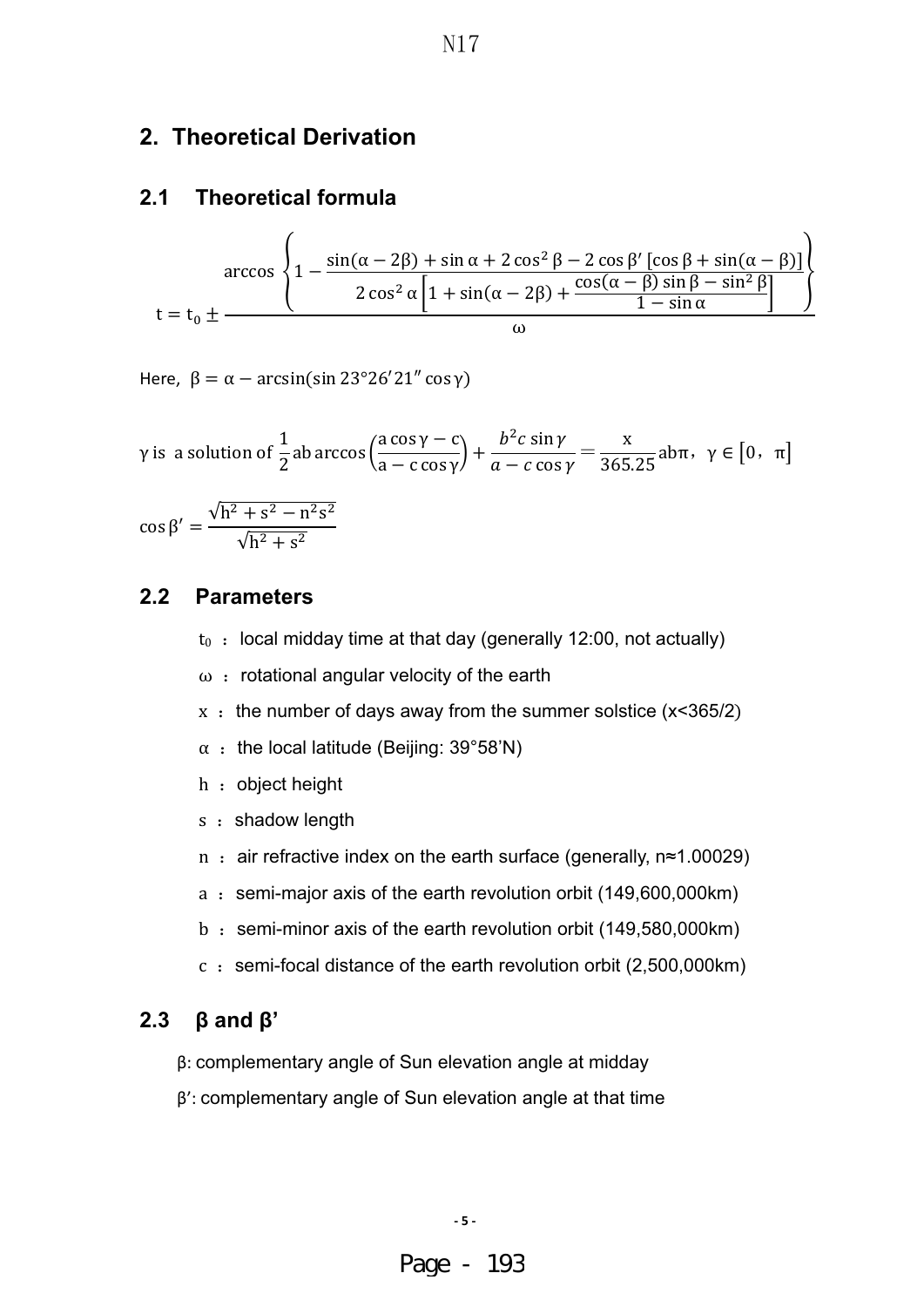## **2.4 Deduction process**

#### **2.4.1 Model A**



Sunlight comes from right. Place C is at local time midday (face to sun).

After the earth rotation θ, the point C turns to point C'.

Simplified for the above model:



O: Earth center point

AO: Earth rotation axis

C: location C

C': location C'

OD: parallel to the sunlight

Page - 194

**- 6 -**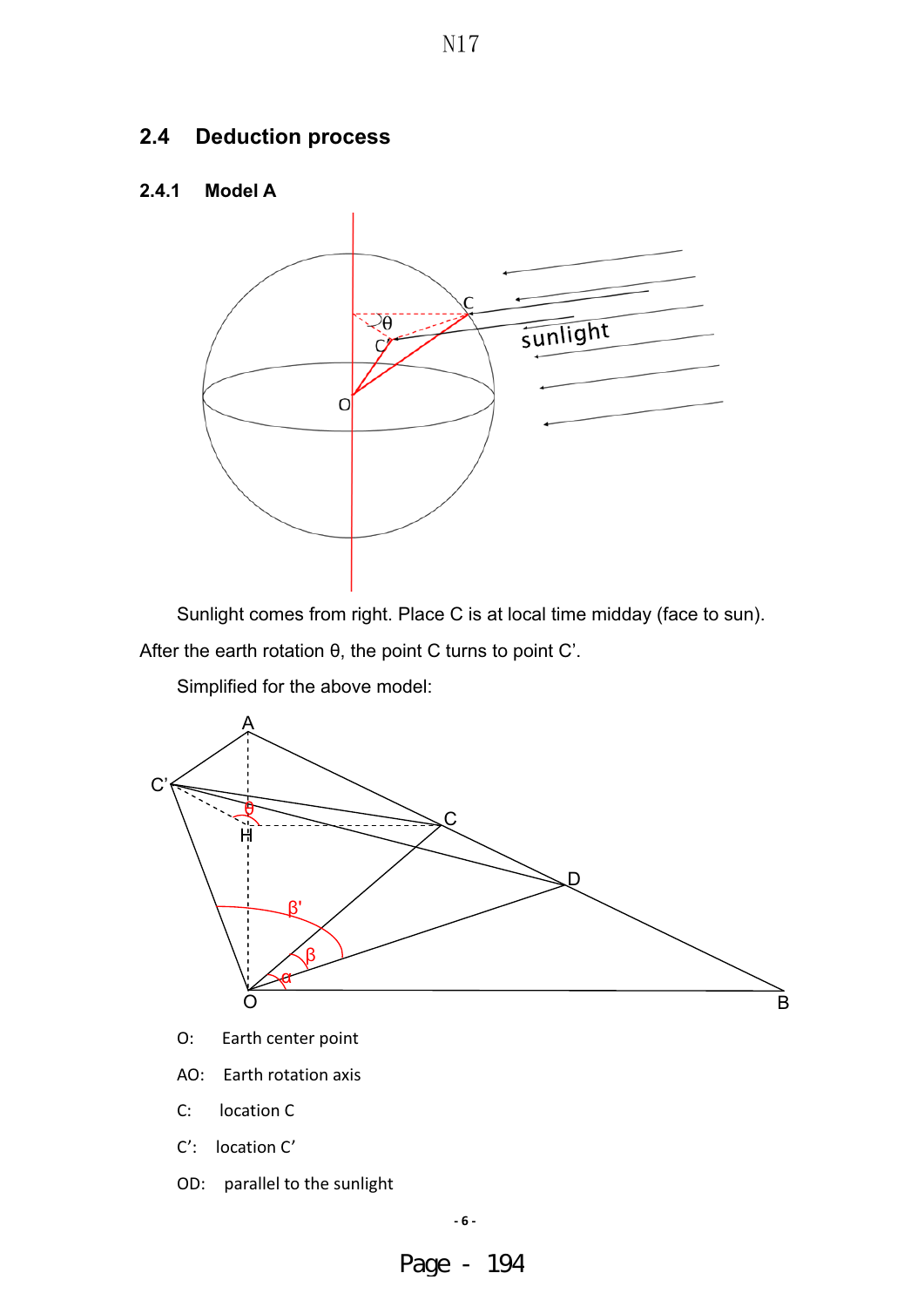- OB $\perp$ AO, CH $\perp$ AO, C'H $\perp$ AO
- α: latitude of C point
- θ: angle of the Earth rotation
- β: complementary angle of Sun elevation angle at midday
- β': complementary angle of Sun elevation angle at that time

 $\angle$ C'HC=θ,  $\angle$ C'OD=β',  $\angle$ COD=β,  $\angle$ COB=α

If OC'=OA=OC=R

$$
\angle AOC = \angle AOC' = 90^\circ - \alpha
$$
  

$$
\angle OAC = \angle OCA = 45^\circ + \frac{1}{2}\alpha
$$
  

$$
\angle ODC = 45^\circ - \beta + \frac{1}{2}\alpha
$$

In  $\triangle$  AOC,  $\triangle$  AOC':

$$
AC = AC' = 2R \cos(45^\circ + \frac{1}{2}\alpha)
$$

In △ OCD,

$$
CD = \frac{\sin \beta}{\sin(45^\circ - \beta + \frac{1}{2}\alpha)} R
$$

$$
OD = \frac{\sin(45^\circ + \frac{1}{2}\alpha)}{\sin(45^\circ - \beta + \frac{1}{2}\alpha)} R
$$

In △ OHC, △ OHC':

$$
CH = C'H = R\cos\alpha
$$

In  $\triangle$ CHC',

$$
CC' = 2R\cos\alpha\sin\frac{1}{2}\theta
$$

In  $\triangle$ ACC',

$$
\cos \angle ACC' = \frac{\cos \alpha \sin \frac{1}{2}\theta}{2\cos(45^\circ + \frac{1}{2}\alpha)}
$$

$$
\therefore \cos \angle C'CD = -\cos \angle ACC' = -\frac{\cos \alpha \sin \frac{1}{2}\theta}{2\cos(45^\circ + \frac{1}{2}\alpha)}
$$

$$
\overline{\phantom{a}}\cdot 7\cdot
$$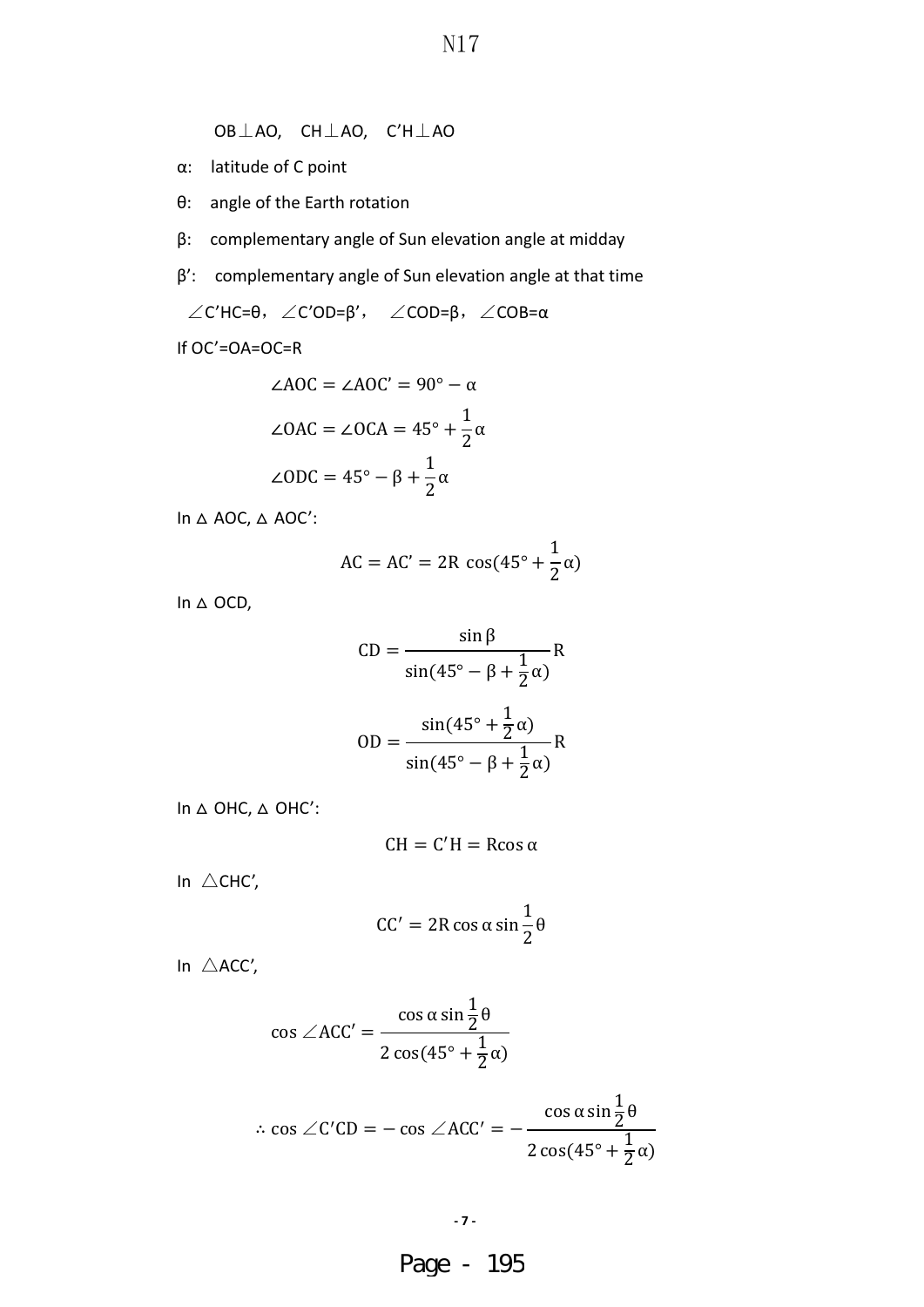In  $\triangle$ ODC' and  $\triangle$ CC'D,

$$
C'O2 + OD2 - 2 cos \angle C'OD \cdot OD \cdot C'O = C'D2
$$
  
\n
$$
C'C2 + CD2 - 2 cos \angle C'CD \cdot CD \cdot C'C = C'D2
$$
  
\n
$$
\therefore R2 + \left[ \frac{\sin (45^\circ + \frac{1}{2}\alpha)}{\sin(45^\circ - \beta + \frac{1}{2}\alpha)} R \right]^2 - 2 cos \beta' \frac{\sin (45^\circ + \frac{1}{2}\alpha)}{\sin(45^\circ - \beta + \frac{1}{2}\alpha)} R2
$$
  
\n
$$
= \left[ \frac{\sin \beta}{\sin(45^\circ - \beta + \frac{1}{2}\alpha)} R \right]^2 + \left( 2R \cos \alpha \sin \frac{1}{2}\theta \right)^2
$$
  
\n
$$
+ 2R2 \frac{\cos \alpha \sin \frac{1}{2}\theta}{\cos(45^\circ + \frac{1}{2}\alpha)} \frac{\sin \beta}{\sin(45^\circ - \beta + \frac{1}{2}\alpha)} \cos \alpha \sin \frac{1}{2}\theta
$$

Both sides divided by R<sup>2</sup>, then multiply by  $2 \sin^2(45^\circ - \beta + \frac{1}{2}\alpha)$ , simplified:

$$
\cos\theta = 1 - \frac{\sin(\alpha - 2\beta) + \sin\alpha + 2\cos^2\beta - 2\cos\beta'\left[\cos\beta + \sin(\alpha - \beta)\right]}{2\cos^2\alpha\left[1 + \sin(\alpha - 2\beta) + \frac{\cos(\alpha - \beta)\sin\beta - \sin^2\beta}{1 - \sin\alpha}\right]}
$$

**∵** It takes time  $\frac{\theta}{\theta}$  $\frac{0}{\omega}$  after the earth rotation θ

So,

$$
\arccos\left\{1-\frac{\sin(\alpha-2\beta)+\sin\alpha+2\cos^2\beta-2\cos\beta'\left[\cos\beta+\sin(\alpha-\beta)\right]}{2\cos^2\alpha\left[1+\sin(\alpha-2\beta)+\frac{\cos(\alpha-\beta)\sin\beta-\sin^2\beta}{1-\sin\alpha}\right]}\right\}
$$

**- 8 -**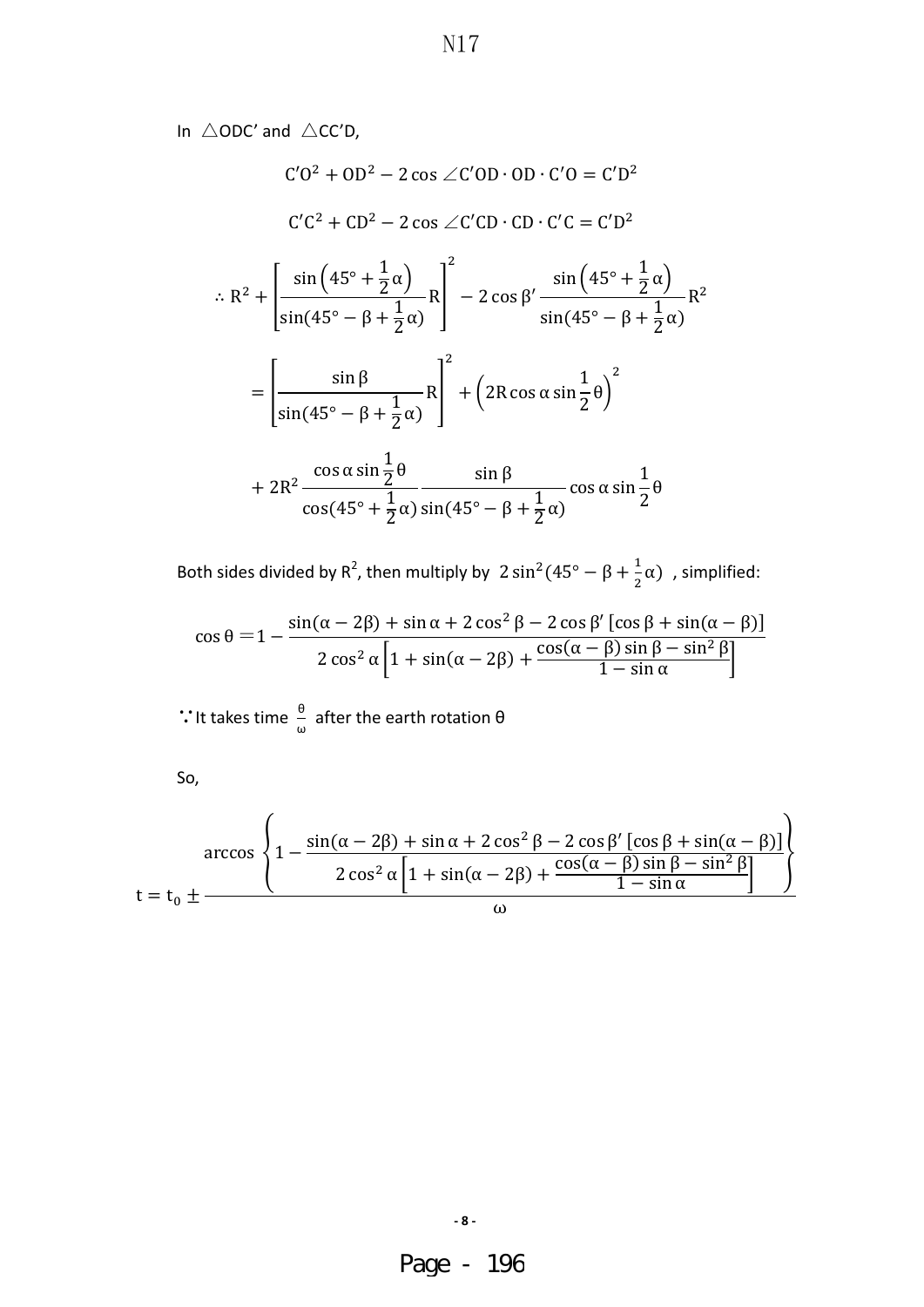#### **2.4.2 Model B**



Model B is in order to calculate β in Model A (complementary angle of sun elevation angle at midday).

Simplified for Model B:



Plane α: equatorial plane

Plane β: ecliptic plane

- l: intersection line of plane  $\alpha$  and  $\beta$
- O: earth center point

γ: angle of two lines, earth and sun into lines while the summer solstice and that day

Page - 197

**- 9 -**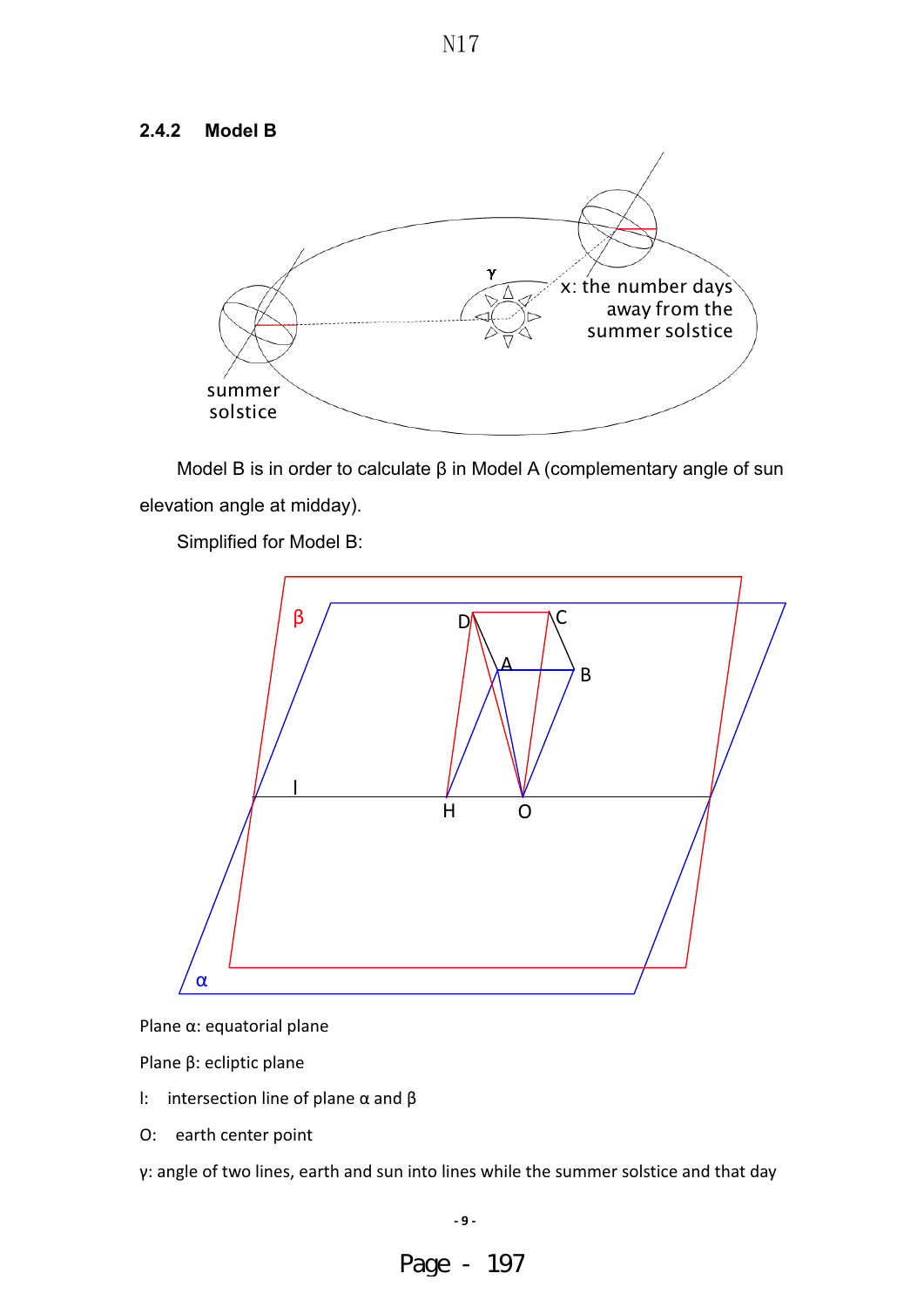Red line: ecliptic plane and lines on it

Blue line: equatorial plane and lines on it

OC: sunlight at midday on summer solstice

OD: sunlight at midday on x days away from the summer solstice

CD/ $\sqrt{}$ |, CB $\perp$ α, DA $\perp$ α, DH $\perp$ |, BO $\perp$ |, AH $\perp$ |,  $\triangle$ OBC≌ $\triangle$ HAD

 $\angle COB = \angle DHA = 23^{\circ}26'21''$  (Obliquity of the ecliptic)

 $\angle$ DOA =  $\alpha - \beta$  (in Model A)

$$
\angle DOC = \angle HDO = \gamma
$$

If  $OC = DH = 1$ 

In  $\triangle$ HAD,

$$
AH = \cos 23^{\circ}26'21''
$$

$$
AD = \sin 23^{\circ}26'21''
$$

In △ HOD,

$$
DO = \frac{1}{\cos \gamma}
$$

In △ OAD,

$$
\sin(\alpha - \beta) = \frac{AD}{DO} = \sin 23^{\circ}26'21'' \cdot \cos \gamma
$$
  
 
$$
\therefore \beta = \alpha - \arcsin(\sin 23^{\circ}26'21'' \cos \gamma)
$$

**2.4.3 Model C** 



Model C is in order to calculate γ in Model B (the angle of two lines, earth and sun into lines while the summer solstice and that day).

#### **- 10 -**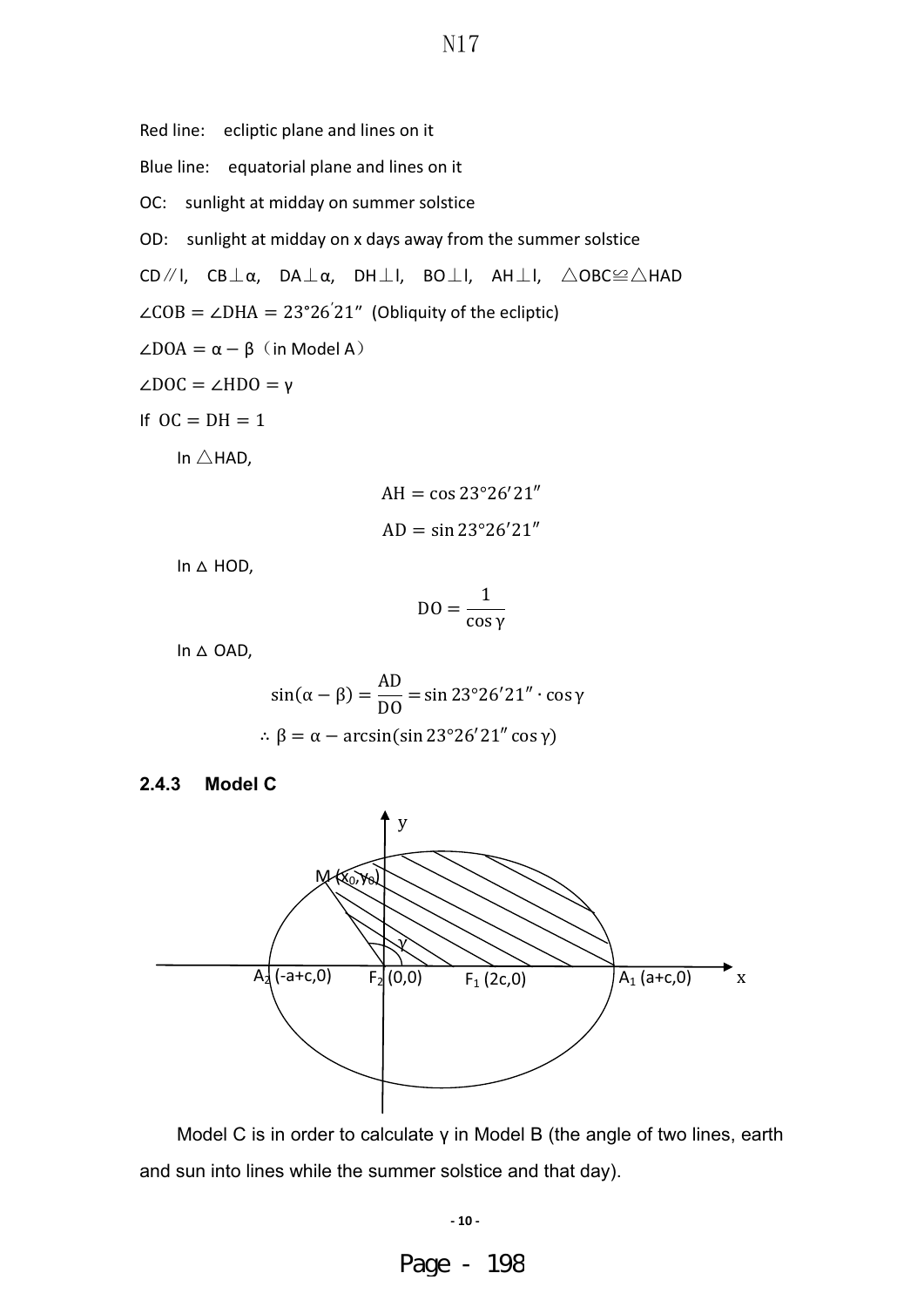- $F_1$  (2c, 0): right focal point
- $A_1$  (a+c, 0): aphelion

 $A_2$  (-a+c, 0): perihelion

M  $(x_0, y_0)$ : earth location on x-day to summer solstice

 $\angle$ MF<sub>2</sub>A<sub>1</sub>=γ

Sγ : focal radius passing area (shaded area)

S: total area of the ellipse

elliptic equation:  $\frac{(x-c)^2}{a^2} + \frac{y^2}{b^2} = 1$ 

top half elliptic equation:  $y =$ b a  $\sqrt{a^2 - (x - c)^2}$ 

KeplerNo, 2 law:  $\frac{S_{\gamma}}{S} = \frac{x}{365.25}$ 

$$
S_Y
$$
:  $S_Y = \frac{1}{2}x_0y_0 + \int_{x_0}^{a+c} \frac{b}{a} \sqrt{a^2 - (x - c)^2} dx$ 

order:  $x = a \cos \theta + c \theta \in [0, \pi]$ 

$$
S_{\gamma} = \frac{1}{2}x_0y_0 + \int_{\arccos\left(\frac{x_0 - c}{a}\right)}^{0} \frac{b}{a}\sqrt{a^2 - (a\cos\theta)^2} d(a\cos\theta + c)
$$
  
\n
$$
= \frac{1}{2}x_0y_0 + ab \int_{\arccos\left(\frac{x_0 - c}{a}\right)}^{0} - \sin\theta\sqrt{1 - \cos^2\theta} d\theta
$$
  
\n
$$
= \frac{1}{2}x_0y_0 + ab \int_0^{\arccos\left(\frac{x_0 - c}{a}\right)} \sin^2\theta d\theta
$$
  
\n
$$
= \frac{1}{2}x_0y_0 + ab \int_0^{\arccos\left(\frac{x_0 - c}{a}\right)} \frac{1 - \cos 2\theta}{2} d\theta
$$
  
\n
$$
= \frac{1}{2}x_0\frac{b}{a}\sqrt{a^2 - (x_0 - c)^2} + \frac{1}{2}ab\arccos\left(\frac{x_0 - c}{a}\right) - \frac{1}{4}ab\sin\arccos\left(\frac{x_0 - c}{a}\right)
$$
  
\n
$$
= \frac{1}{2}ab\arccos\left(\frac{x_0 - c}{a}\right) - \frac{bc}{2a}\sqrt{a^2 - (x_0 - c)^2}
$$
  
\n
$$
\therefore \tan\gamma = \frac{y_0}{x_0} = \frac{b}{a}\frac{\sqrt{a^2 - (x_0 - c)^2}}{x_0} \qquad \therefore \qquad x_0 = \frac{b^2}{\frac{a}{\cos\gamma} - c}
$$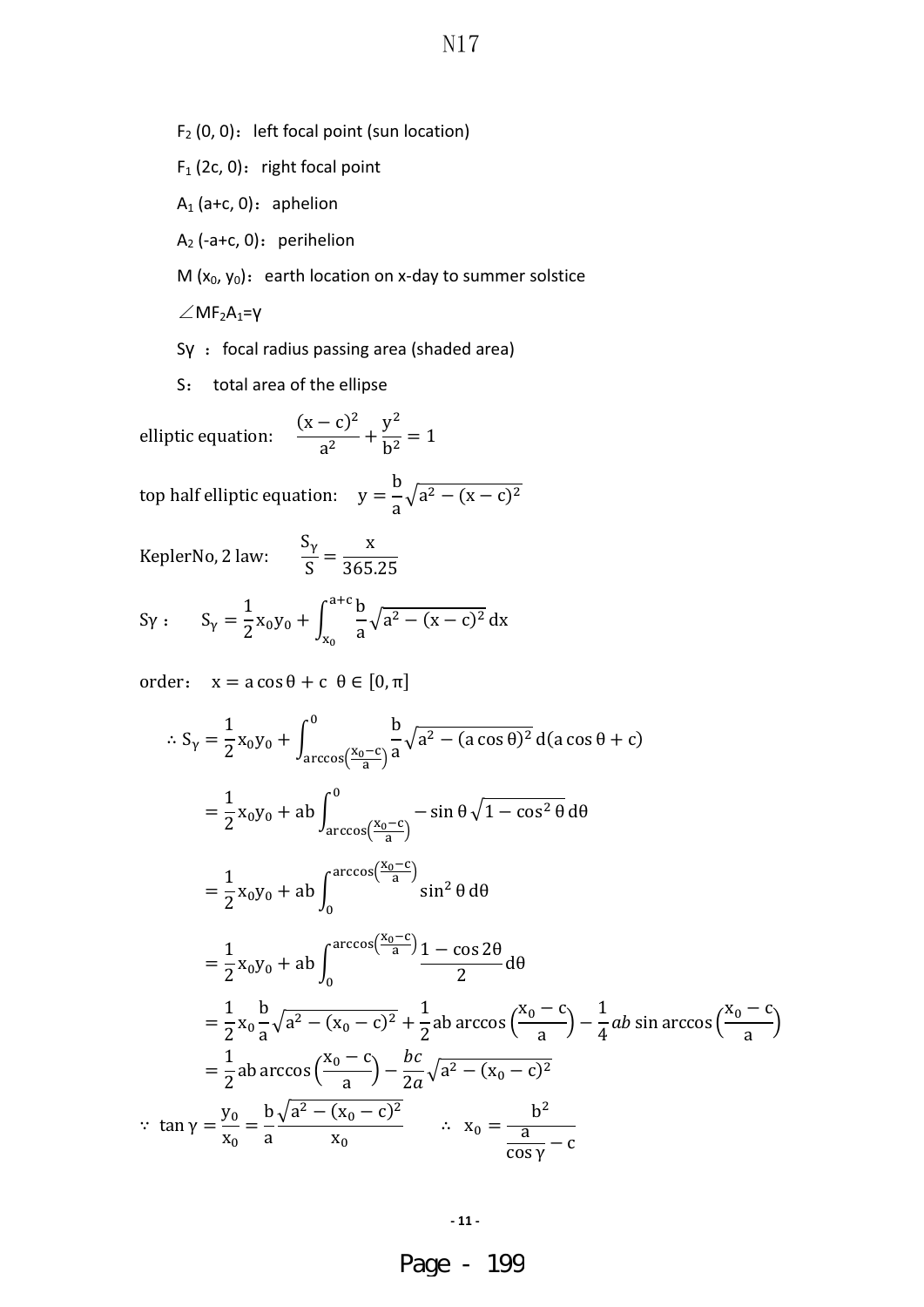$$
\therefore S_{\gamma} = \frac{1}{2}ab \arccos \left( \frac{\frac{b^{2}}{\cos \gamma} - c}{a} \right) + \frac{bc}{2a} \sqrt{a^{2} - \left( \frac{b^{2}}{\cos \gamma} - c \right)^{2}}
$$
  
\n
$$
= \frac{1}{2}ab \arccos \left( \frac{a \cos \gamma - c}{a - c \cos \gamma} \right) + \frac{b^{2}c \sin \gamma}{a - c \cos \gamma}
$$
  
\n
$$
\therefore \frac{S_{\gamma}}{S} = \frac{x}{365.25}
$$
  
\n
$$
\gamma \text{ is a solution of } \frac{1}{2}ab \arccos \left( \frac{a \cos \gamma - c}{a - c \cos \gamma} \right) + \frac{b^{2}c \sin \gamma}{a - c \cos \gamma} = \frac{x}{365.25}ab\pi, \ \gamma \in [0, \ \pi]
$$
  
\nspecially, when the earth revolution circle orbit approximately,  $\gamma = \frac{2\pi x}{365.25}$ 

## **2.4.4 Model D**



Model D is in order to re-calculate β' in Model A, simplified for it:

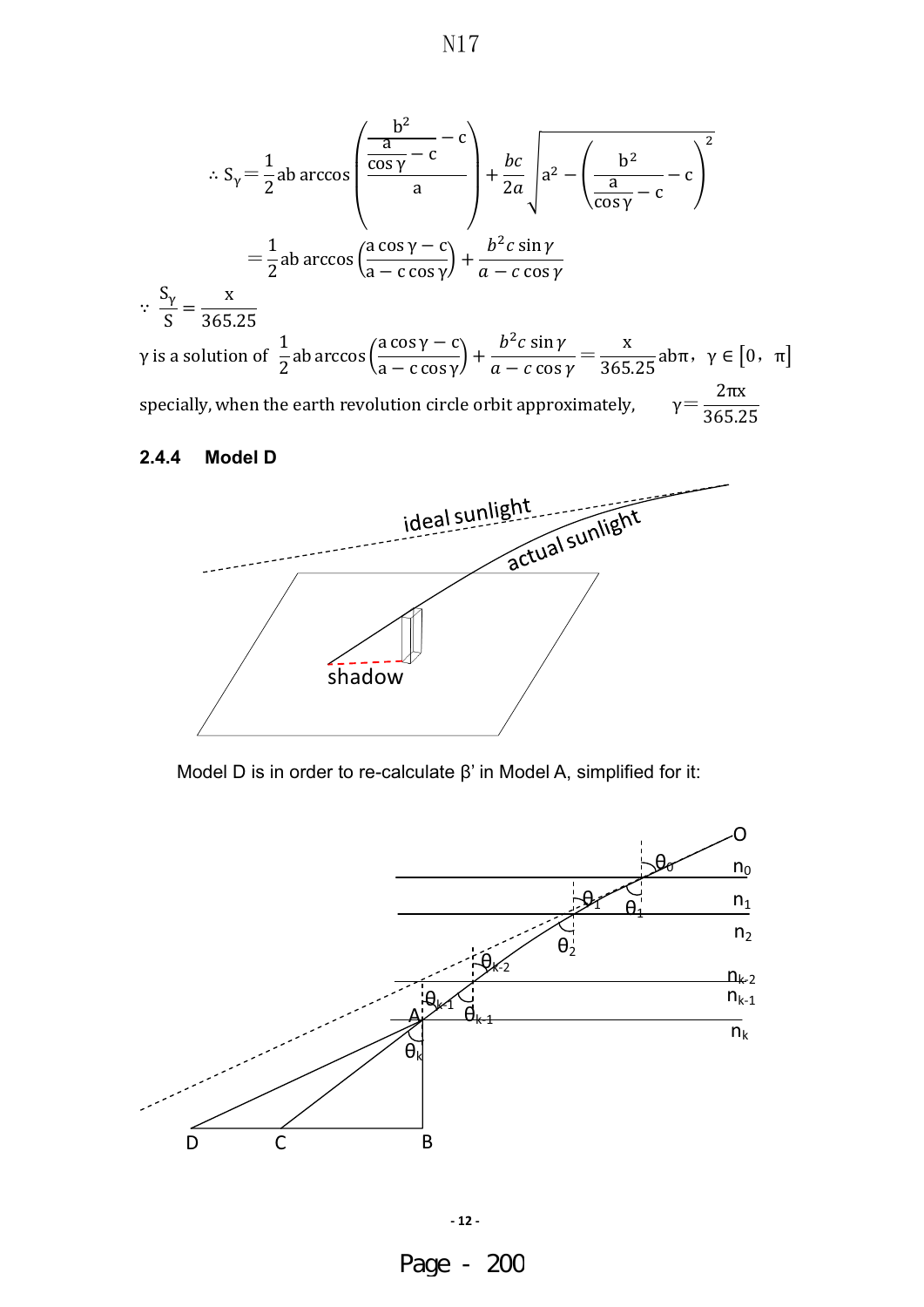AB: object BC: shadow AC: actual sunlight AD, dotted line: ideal sunlight OA: concave curve of actual sunlight The area between O and A: atmosphere  $n_0$ ,  $n_1$ , ...  $n_k$  : air refractive index  $\theta_0$ ,  $\theta_1$ , ...... $\theta_k$  : angle of incidence/refraction  $AB \perp BD$  $θ_0 = β'$  $n_0 = 1$ ,  $n_k = n \approx 1.00029$ 

refraction law:  $n_k \sin \theta_k = n_{k-1} \sin \theta_{k-1} = n_{k-2} \sin \theta_{k-2} = \cdots = n_0 \sin \theta_0$ 

$$
\therefore \sin \beta' = n \cdot \sin \theta_k = n \frac{BC}{AC} = n \frac{s}{\sqrt{h^2 + s^2}}
$$

$$
\therefore \cos \beta' = \frac{\sqrt{h^2 + s^2 - n^2 s^2}}{\sqrt{h^2 + s^2}}
$$

**From the above four models, the theoretic formula is:** 

$$
\arccos \left\{ 1 - \frac{\sin(\alpha - 2\beta) + \sin \alpha + 2\cos^2 \beta - 2\cos \beta' \left[ \cos \beta + \sin(\alpha - \beta) \right]}{2\cos^2 \alpha \left[ 1 + \sin(\alpha - 2\beta) + \frac{\cos(\alpha - \beta)\sin \beta - \sin^2 \beta}{1 - \sin \alpha} \right]} \right\}
$$

Here,  $\beta = \alpha - \arcsin(\sin 23^{\circ}26'21'' \cos \gamma)$ 

$$
\gamma \text{ is a solution of } \frac{1}{2} \text{ ab } \arccos\left(\frac{a \cos\gamma - c}{a - c \cos\gamma}\right) + \frac{b^2 c \sin\gamma}{a - c \cos\gamma} = \frac{x}{365.25} \text{ ab } \pi, \gamma \in [0, \pi]
$$

$$
\cos\beta' = \frac{\sqrt{h^2 + s^2 - n^2 s^2}}{\sqrt{h^2 + s^2}}
$$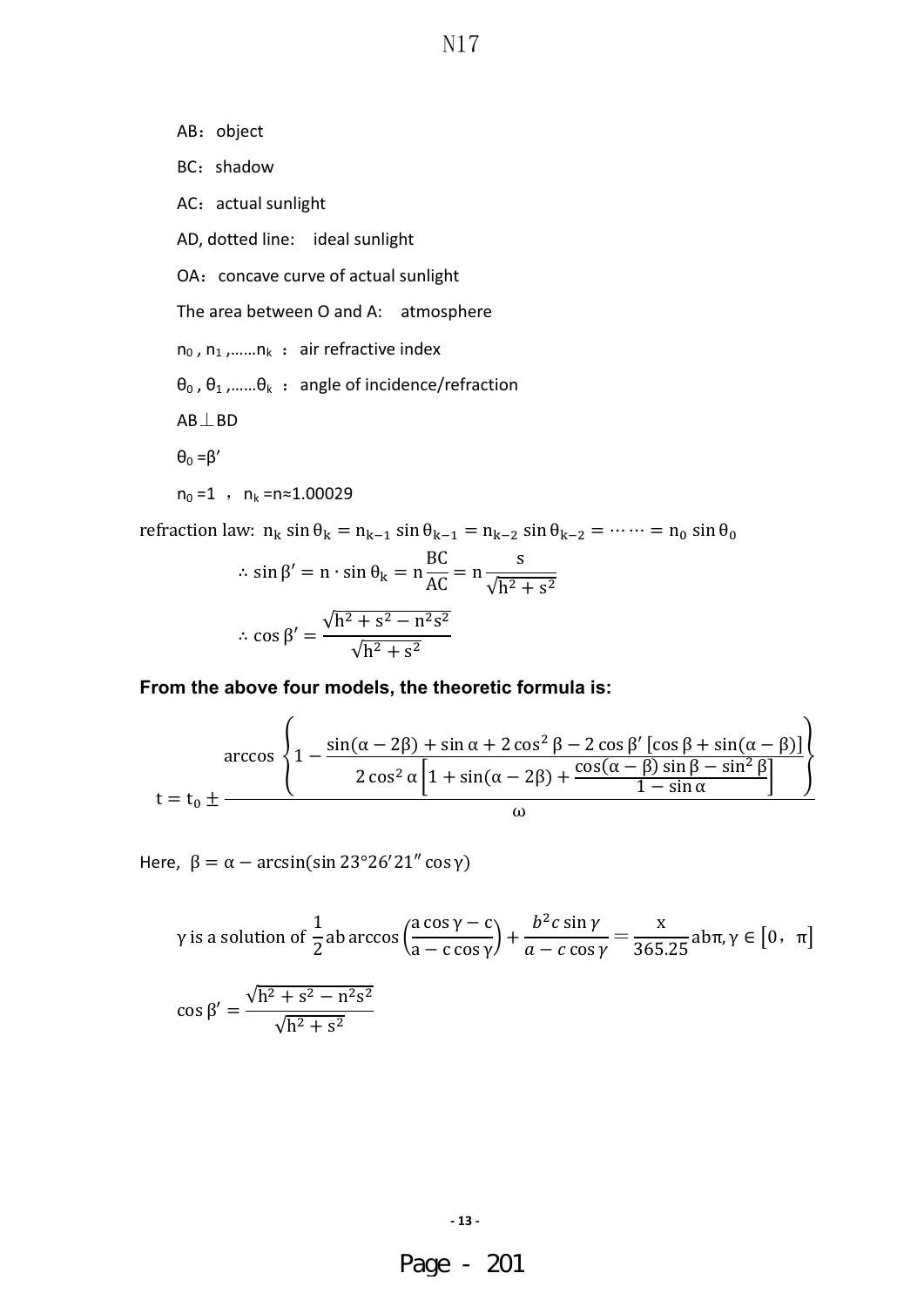#### **2.5 Notes**

- $(i)$  ω: rad/h
- $(2)$  "-" morning; "+" afternoon
- Ĺ Obliquity of the ecliptic: 23°26′21″
- ĺ Air refractive index: n≈1.00029
- **5** Local time to be calculated (Beijing time earlier 16min than local time in Beijing)
- $\odot$  To be apply to the north temperate zone (23°26'21"N~66°33'39"N)

#### **2.6 Ideal Conditions**

- ķ Regarding the universe as vacuum space, ignoring the effecting of atmospheric scattering
- $\circled{2}$  Ignoring the effecting of the earth revolution in 12 hours
- **3** Regarding sunlight as parallel light
- $\Phi$  Regarding the earth as sphere and regarding the ground surface as plane
- Ļ Taking aphelion for the summer solstice and perihelion for the winter (Actual: aphelion on July 5th, and perihelion on Jan. 5th)
- ļ Each atmospheric layer equally
- $\heartsuit$  365.25 days one year, 23.93 hours one day
- ľ Ignoring the interaction between other planets and the earth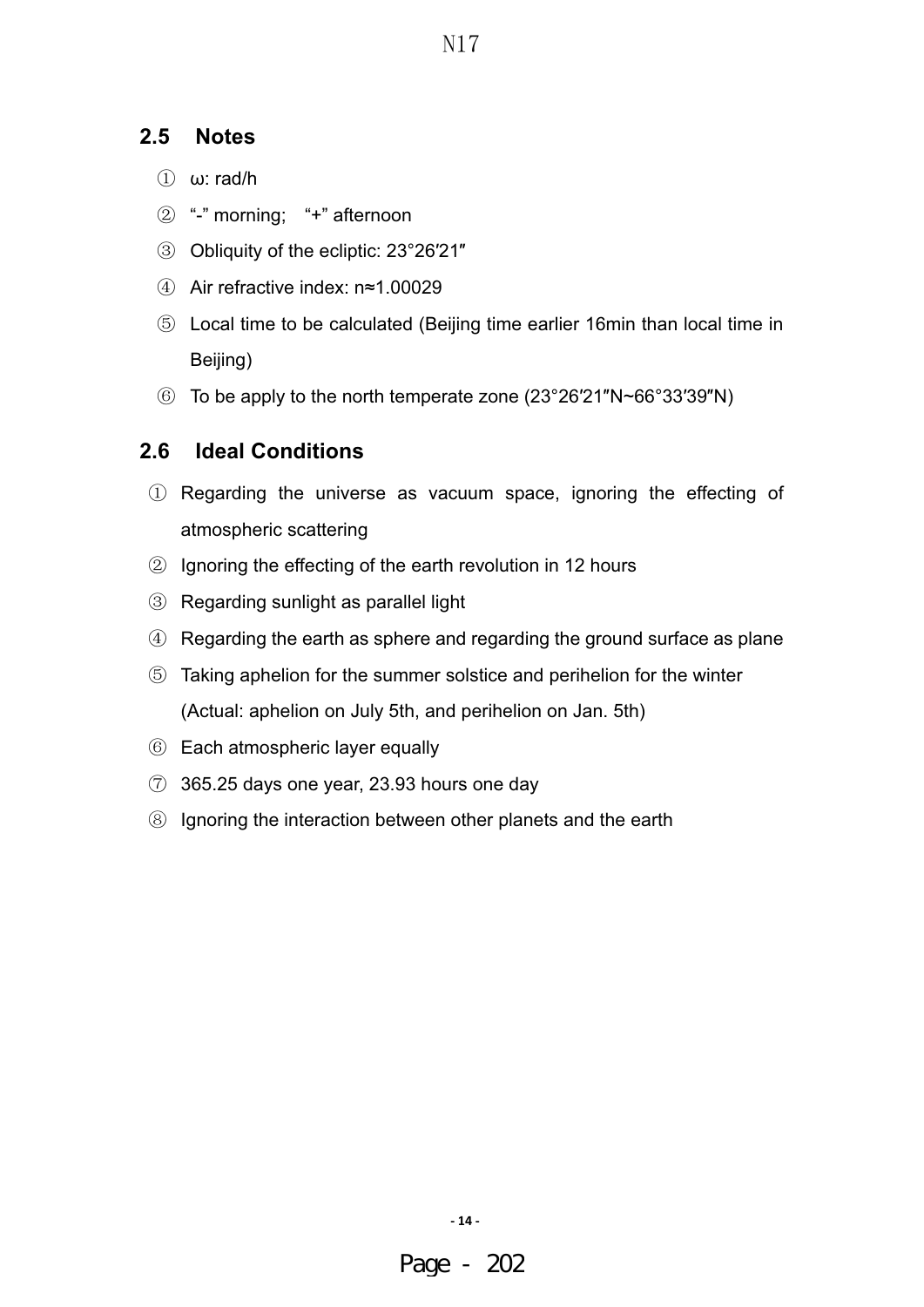## **3. Actual Measurement**

#### **3.1 Measuring 8.628cm height object** (from Nov. 2011 till now)

#### **3.1.1 Measuring tools**

15cm ruler, 30cm ruler, 15cm vernier calipers (scale division 0.02mm), 2m steel tape, 8.628cm height box



#### **3.1.2 Some measurement problems**

- 1) Ground surface: not enough level
- $\oslash$  Shadow tail end: fuzzy, especially in the early morning and afternoon
- **3** Midday time in Beijing: in theory Beijing time 12:16, but actually Beijing time 12:00~12:30
- $\phi$  Air refractive index, n≈1.00029, different with air cleanliness index
- $\circled{5}$  Measuring error

#### **3.1.3 The way to deal with the measurement problems**

#### ķ **The way to "Ground surface not enough level"**

- a) Watering on the ground: according to water flow direction and velocity, to judge whether the surface is enough level.
- b) Changed the measurement place after March 2012, as the old place is not enough level.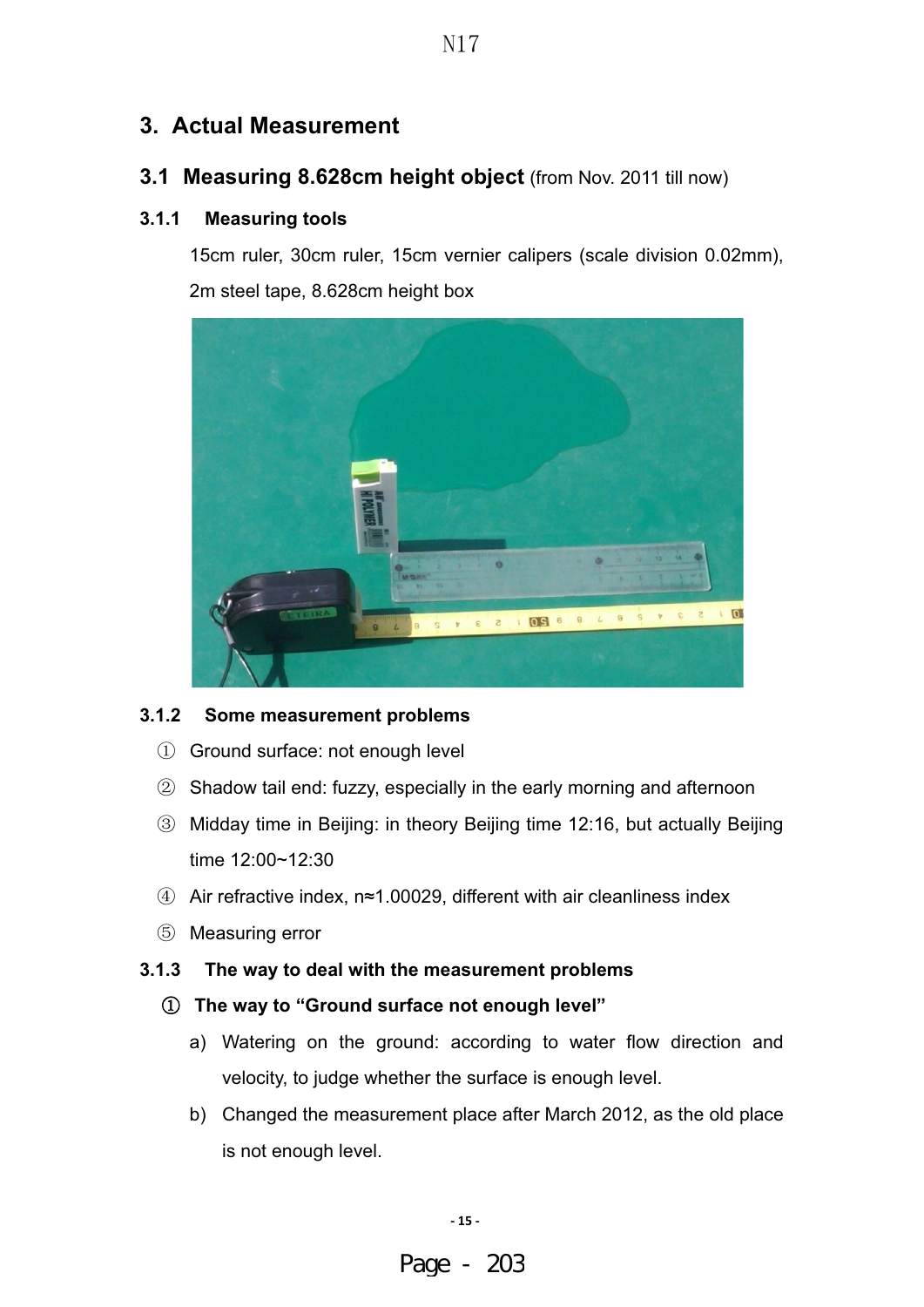**Selected places for measuring** (Beijing, northern latitude 39°58')**:** 

a) On the balcony in my room (measured at home)



b) The center of the fountain in our school (measured 3 times along two sides tangential direction in the morning, at noon, and in the afternoon)



c) In front of the teaching building (measured in the morning)



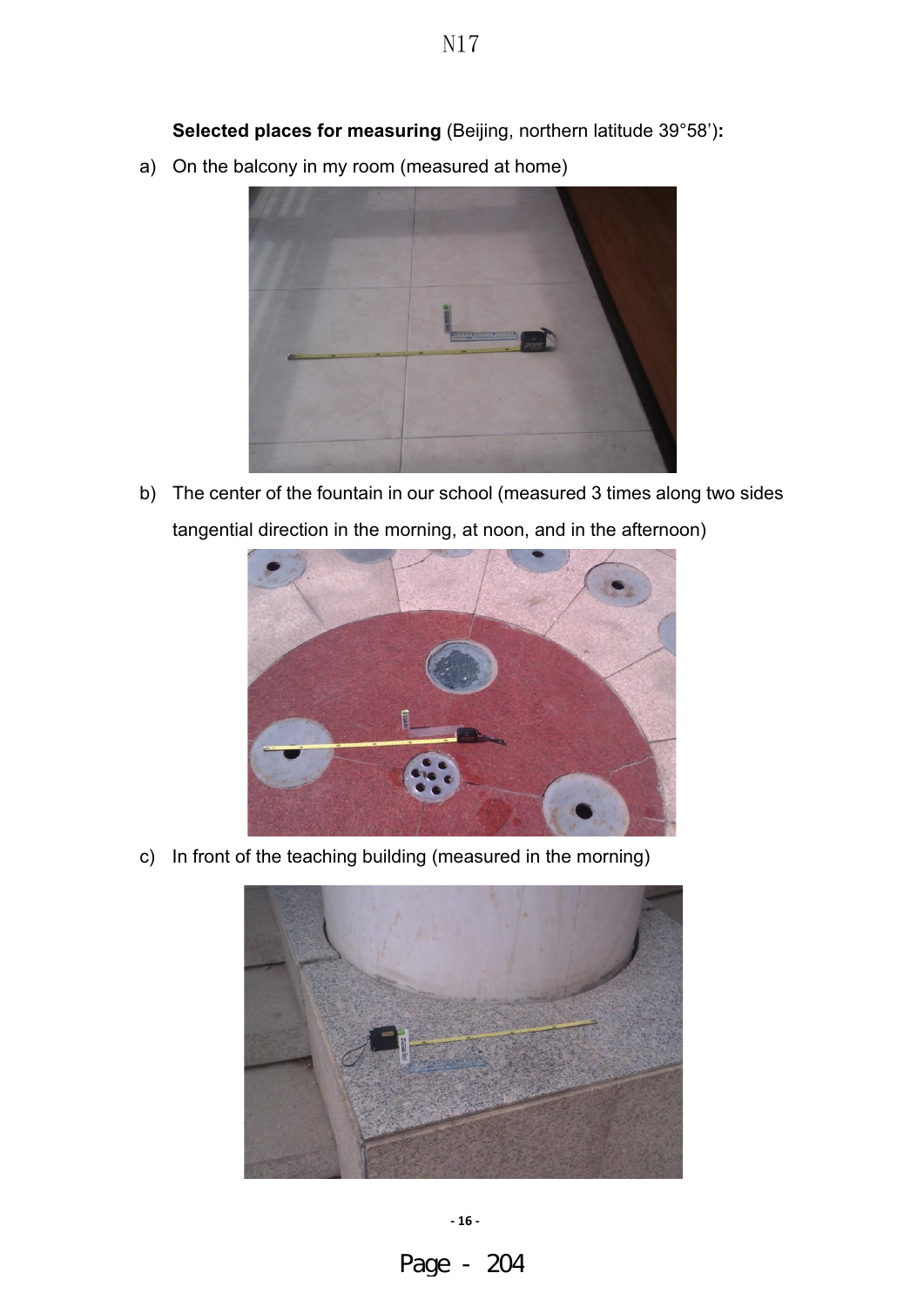d) At the fire fighting access of teaching building unit B (measured after 3 p.m.)

N17



e) At the corridor of the teaching building (measured in the afternoon)



f) On the table tennis table in front of the teaching building (measured in the morning and at noon)

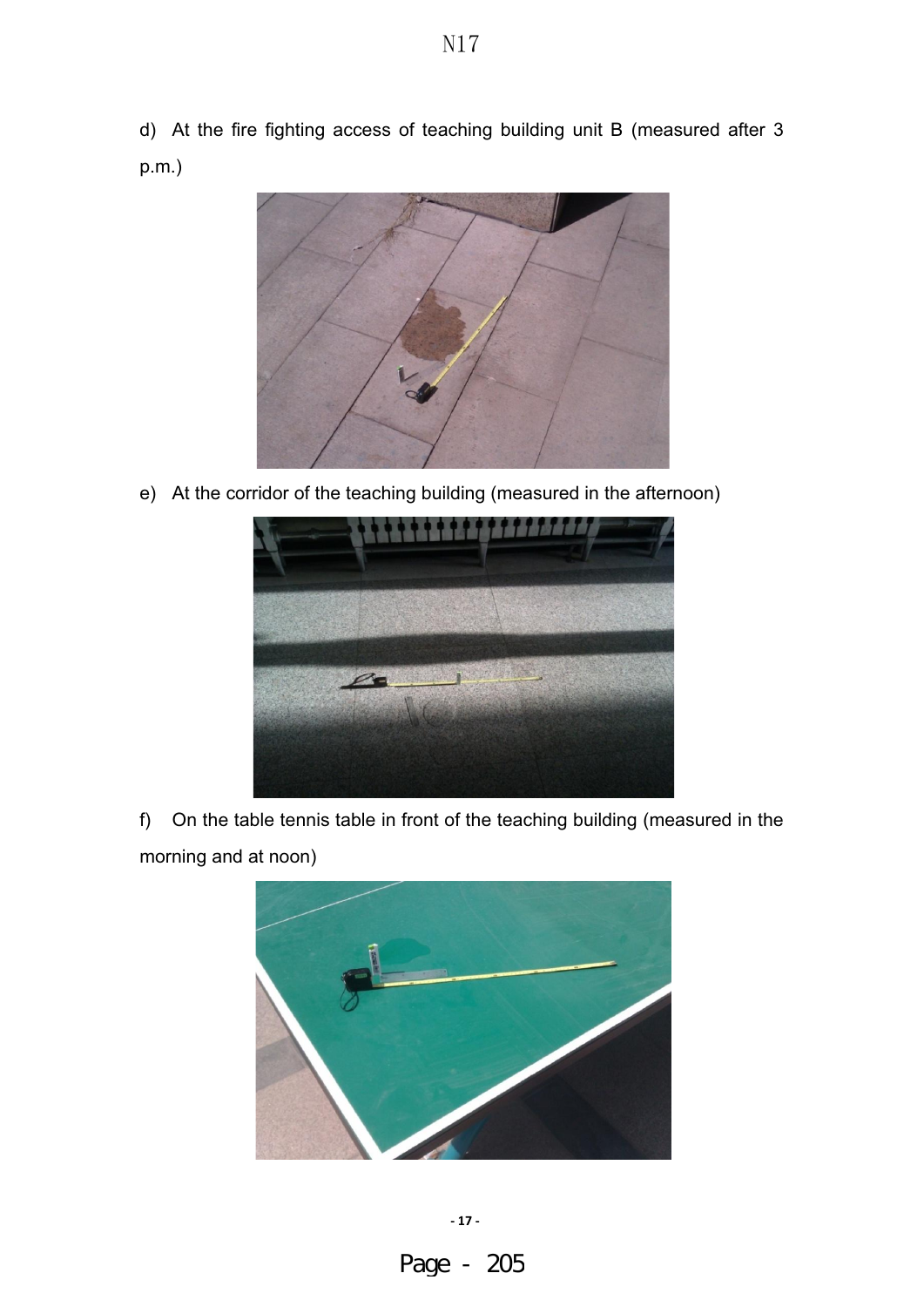#### **②** Air refractive index, n≈1.00029

Actually different with air cleanliness index each day

## Ĺ **The way to "fuzzy shadow tail end, especially in the morning and afternoon"**

- a) Maybe result from atmospheric scattering, unparallel sunlight or other lights, etc.
- b) Take the solid part of the shadow tail end for measuring.

## ĺ **The way to "midday time in Beijing is Beijing time 12:16 in theory, but actually is Beijing time between 12:00 to 12:30"**

- a) The duration of one day is the interval time when the same meridian face to the sun twice, rather than the earth rotates a circle time.
- b) As the earth's revolution, one day actually should be slight longer than the time required for the earth to make one rotation.
- c) The length of time each day is different. This is because the earth's revolution velocity is different, for its elliptical revolution orbit.
- d) It is defined 24 hours per day, so the above time error accumulation will result that it is not a constant midday time every day.
- e) The midday time is fluctuated twice every year in equilibrium position (i.e. local midday time, not Beijing time). Fluctuation range is different, and the biggest can reach more than ten minutes. See "*NEWTON Science World*", 2011.6, Time is more accurate

#### Ļ **The way to "Measuring error"**

To take average value by multi-measuring

#### **3.1.4 Discontinuous measurement**

When it is raining or has no good place for measuring shadow out of town, the data will be discontinuous.

#### **3.1.5 Estimate measuring accuracy**

Advantage: convenient to collect and statistic data.

Disadvantage: no enough level surface, reading error of shadow tail end.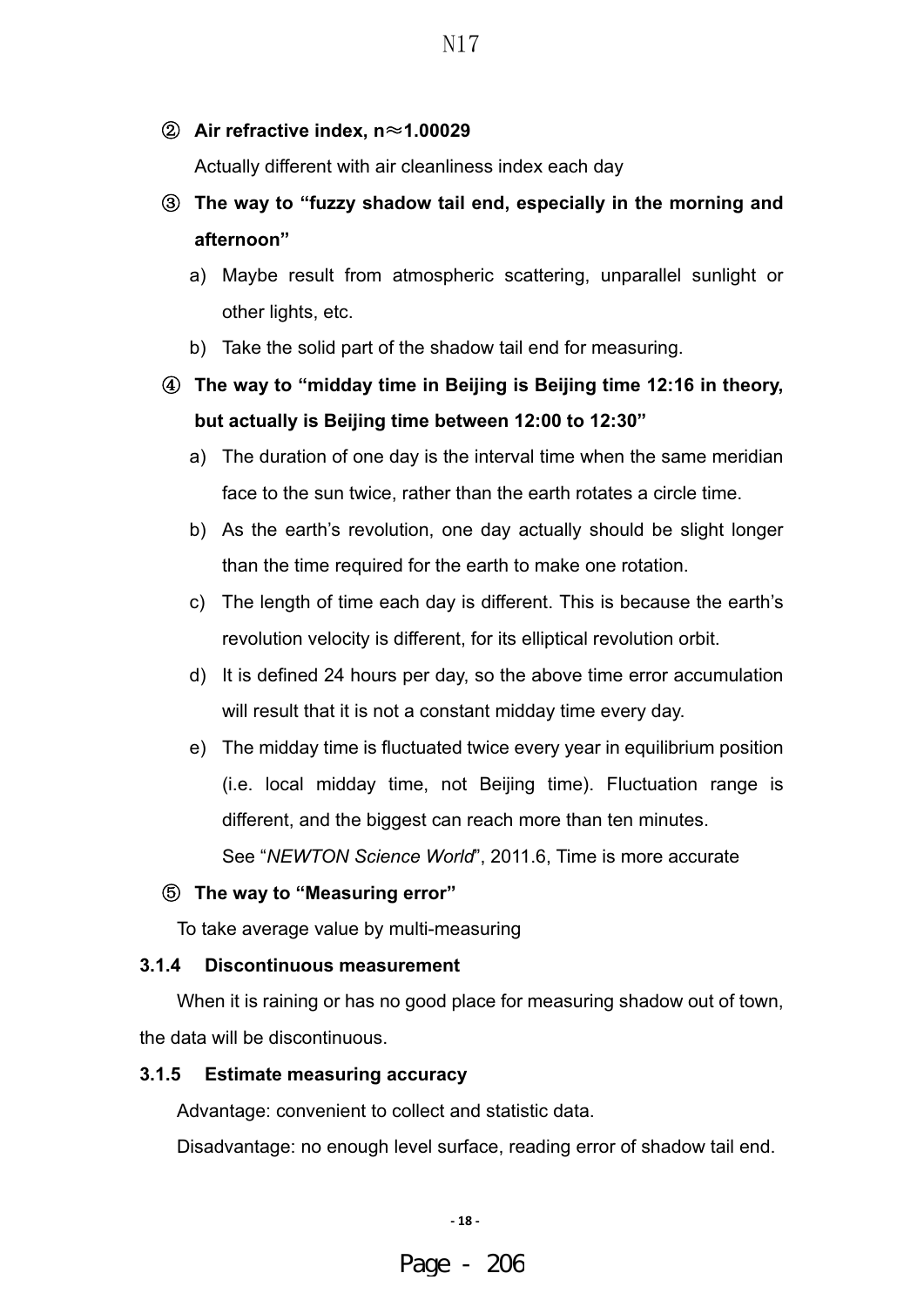#### **3.2 Measuring flagpole** (Dec. 2012 till now)

#### **3.2.1 Measuring tools**

20m leather band tape, 2m steel tape

#### **3.2.2 Some measurement problems**

- $\bigcirc$  No exact flagpole height
- $\oslash$  Shadow length too long to confirm the solid tail end of shadow
- **3** Ground surface not enough level
- **4** Measuring reading error

#### **3.2.3 The way to deal with the measurement problems**

#### ķ **No exact flagpole height**

a) Method A: On third floor of building near the flagpole, the approximate altitude with flagpole height, putting the other end of leather tape down onto the ground to measure the height of the position.

Measured the flagpole height is 10.8m.

b) Method B: With the help of flag-raising device, taking the tape up to the top flagpole, to measure the height of that point, and then estimate the distance to the highest end by shadow length. Adding the above two height to get the height of flagpole.

Measured the flagpole height is 11.2m.

c) Method C: Standing a shorter object easy to measure near the flagpole



AB: flagpole, BC: shadow A'B': object easy to measure, B'C': shadow

$$
\therefore AB = \frac{BC}{B'C'}A'B'
$$

measured: BC=27.8 B'C'=313cm A'B'=122.5cm

Calculated the flagpole height is 10.9m.

Based on the above three results, take 11.0m for the height of flagpole.

**- 19 -**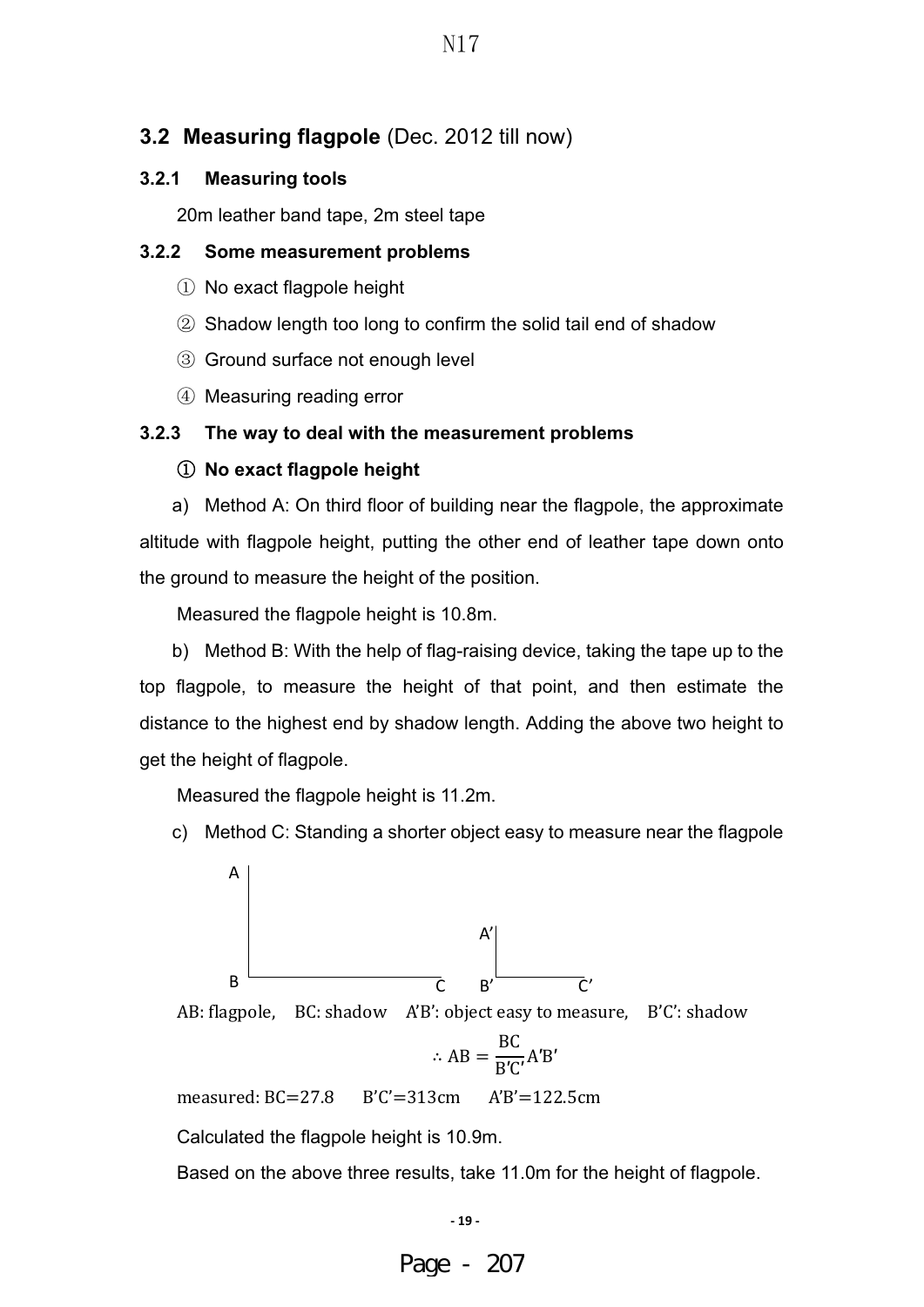#### **(2) The way to "fuzzy shadow tail end"**

In winter at noon, about 20cm shadow tail end id fuzzy and selected the solid tail end to measure. When the sun is not too strong, put my eyes, the top end flagpole and the sun into line, according myself shadow position to confirm the flagpole shadow tail end.

#### **(3) Ground not enough level**

This is no solution at present, because the flagpole stands on the fixed position, which is unable to move to level place, no solution.

#### ĺ **Measuring reading error**

This is no solution at present.

#### **3.2.4 Estimate measuring accuracy**

Advantage: larger object, measuring accuracy requirement lower than small object (10cm accuracy correspond to 1mm that of last object).

Disadvantage: complex operation, rough ground surface, measuring reading error within 10cm.

Anyway, measuring flagpole is not better than the former small object.

#### **3.3 Measuring by making water level** (Dec. 4, 2012 till now)

#### **3.3.1 Measuring tools and operating method**

Tools: 6.080cm and 10.564cm height objects, 15cm vernier callipers (scale division 0.02mm), 30cm rulers, a piece of typing paper (A4), plastic tablet (size as A4 paper), sink made by a drawer and plastic, camera



**- 20 -**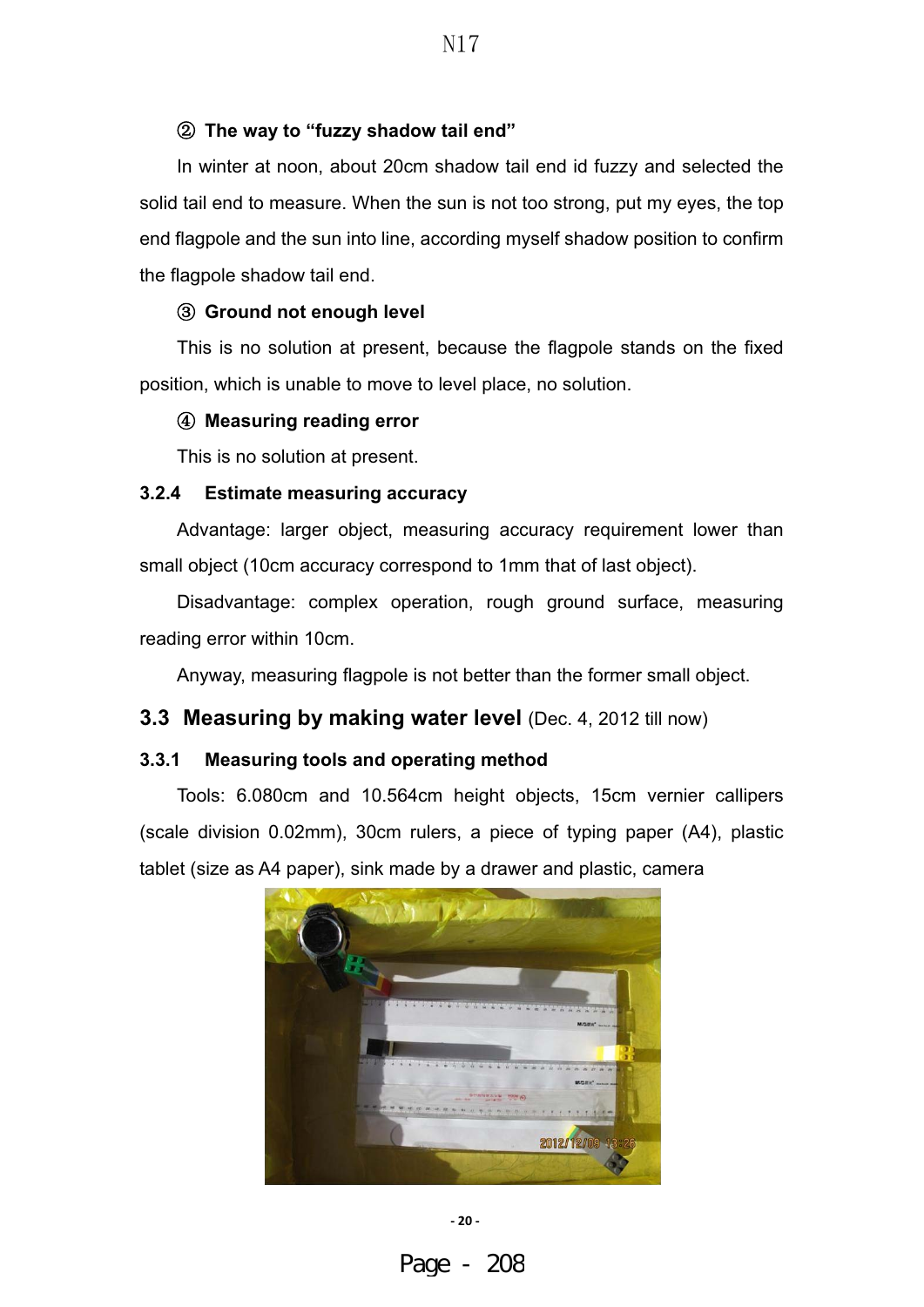The height of object was measured by using the vernier callipers. The plastic tablet, posted a piece of typing paper (shadow imaging on it clearly), was sealed by plastic wrap against water wetting within a short time and 3 rulers was paralleling put on it. Put it into the special sink made by a drawer posted plastic sheeting, and free floating. Put the target object onto the tablet zero point position, and put a same object onto the symmetrical position in order to be balance and level. Adjust the tablet let the shadow parallel to the direction of the scale, which is convenient to reading. Take pictures and enlarge them to analyze the shadow tail end and reading accuracy. Time reading accuracy is within 10 second.

#### **3.3.2 The problems and solutions**

The typing paper is easy to wet, need to replace new paper with a plastic seal keeping level surface.

#### **3.3.3 Estimate measuring accuracy**

Advantage: accuracy, perfect level surface, shadow length reading with a precision 0.5mm

Disadvantage: complex operation, limited size tablet

Anyway, this measuring method is more accuracy than the formers.

#### **3.4 Actual obtained data and calculated results**

Most difference of actual and theoretical time is within 10 minutes.

(See *"Solar clock measuring data and results table.xlsx"* in Annex)

**- 21 -**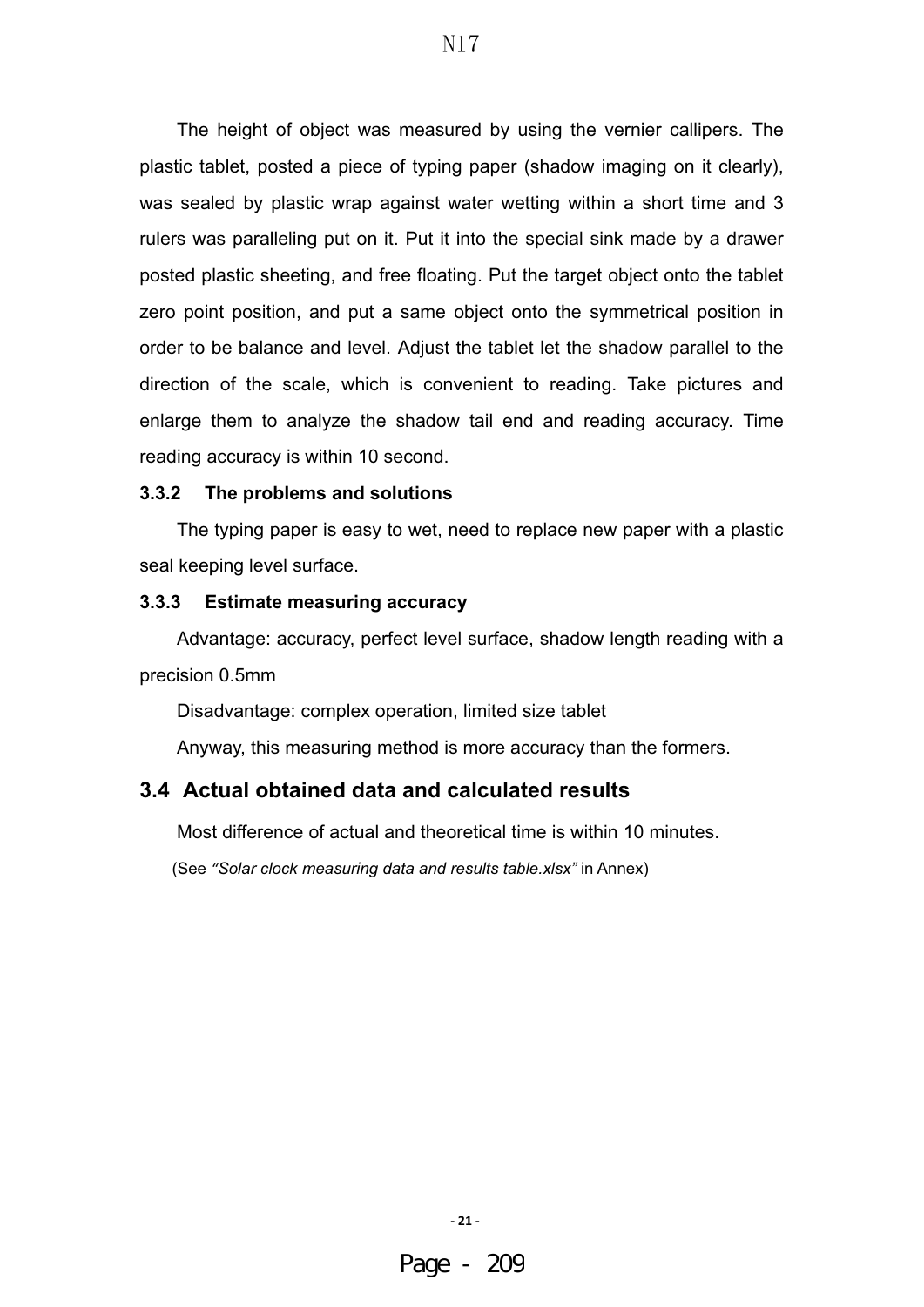## **4. Data Analysis**

Totally about 800 pieces of data were obtained by measuring (Nov. 2011-Dec. 2012), covering the different seasons of one year and different time of one day.

## **4.1 Parameters effecting**

 $(1)$  Air refractive index

If change the air refraction index from 1.00029 to 1.001 or 1, the difference will change less than 10%, which indicates that it is a little effective factor.

 $\circled{2}$  The number days away from the summer solstice

Increase or decrease 1 day, the difference changes range from 10% to 100%, from less than 1min. to 10min., which indicates that it is an effective factor.

(3) Local latitude

Increase or decrease 0.5°, more than half the differences change >100%, more than 8 min., which indicates that it is a big effective factor.

ĺ Regard earth revolution elliptic orbit as circular orbit

Around winter/summer solstice, the difference change little, most are within 5 min.. Around spring/autumn equinox, the difference change a lot, most are up to 5 min., which indicates that it is an effective factor.

## **4.2 Analyze the difference of actual and theoretical time**

(Measuring 8.628cm height object)

 $\overline{1}$  After March 2012, by changing the measurement place as level surface, the difference becomes smaller.

| <b>Difference</b> | Obtained data (Nov. 2011 to Dec. 6, 2012) |                  |       |  |
|-------------------|-------------------------------------------|------------------|-------|--|
|                   | Before March 2012                         | After March 2012 | All   |  |
| Within 5 minutes  | 68.8%                                     | 89.7%            | 83.2% |  |
| Within 10 minutes | 88.8%                                     | 96.6%            | 94.1% |  |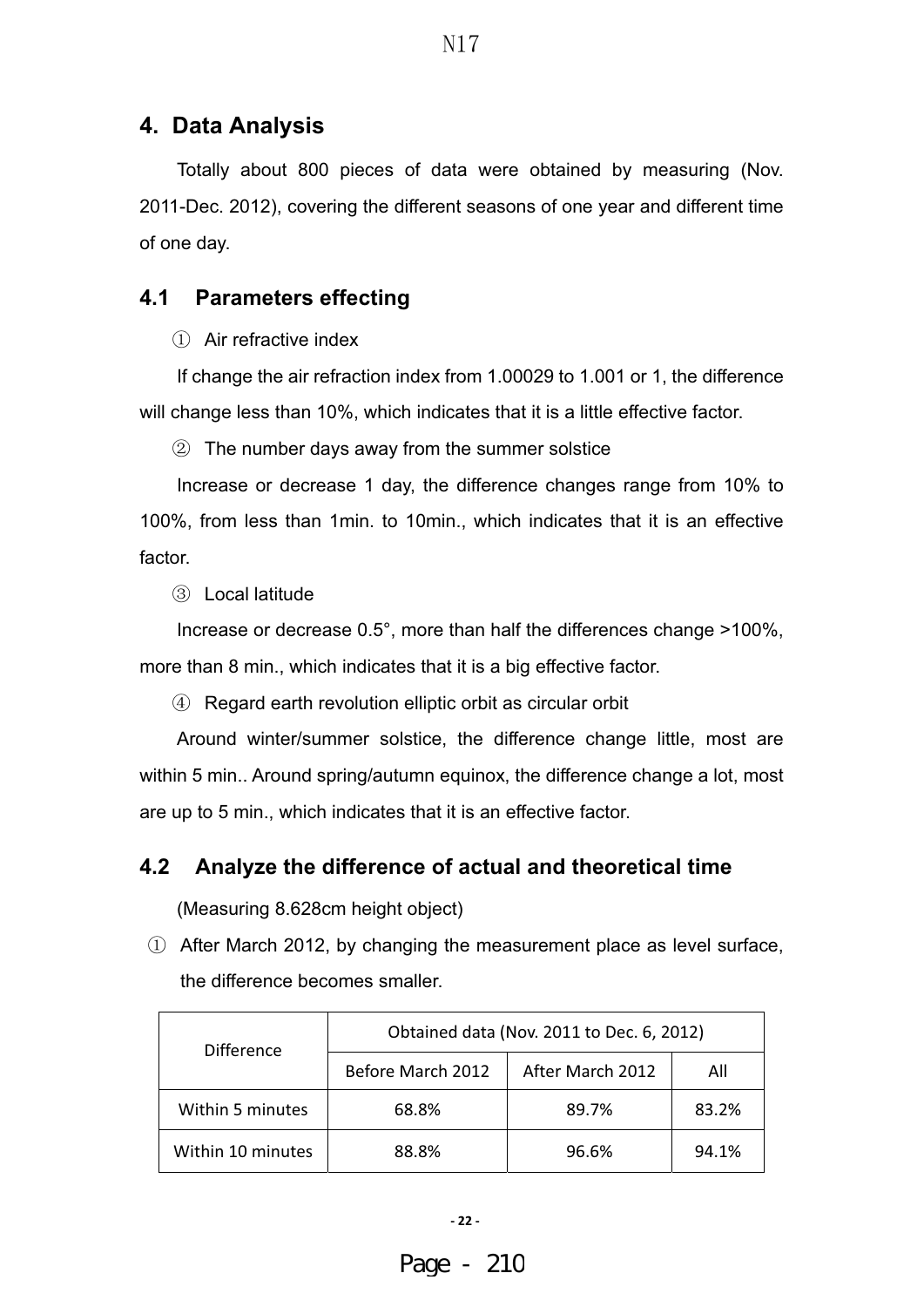$\circled{2}$  Some data around the midday result in bigger difference, and even no results (*error "arccos"*). This maybe because the limited shadow length range at noon, 1mm deviation may cause the difference of more than 5 minutes, while in the morning and afternoon, the shadow can lengthen or shorten 1cm or more per minutes. If changing the measure data 1-2mm, the difference at noon will be within 10 minutes, even no *error "arccos"*.

#### **4.3 The difference analysis**

(Here only analyze the difference of measuring 8.628cm height object. As for the other two measuring methods, there are no enough measuring data for analyzing.)

#### ķ **Not enough level ground surface**



AB: object, BC: ideal shadow, BD: actual shadow  $AB \perp BC$ , AB=h, BC=s, BD=s',  $\angle$ DBC $= \varphi$ When  $\varphi$ >0,

$$
\sin \angle BDC = \sin \angle BDA = \sin \angle BCA \cos \varphi + \sin \varphi \cos \angle BCA
$$

△BDC, Sine theorem:

$$
\frac{s}{\sin \angle BDC} = \frac{s'}{\sin \angle BCA}
$$
  

$$
\therefore \frac{s}{\sin \angle BCA \cos \varphi + \sin \varphi \cos \angle BCA} = \frac{s'}{\sin \angle BCA}
$$
  

$$
\therefore s' = \frac{s}{\cos \varphi + \sin \varphi \cot \angle BCA} = \frac{hs}{h \cdot \cos \varphi + s \cdot \sin \varphi}
$$
  

$$
\therefore s = \frac{s'h \cos \varphi}{h - s' \sin \varphi}
$$

$$
-23-
$$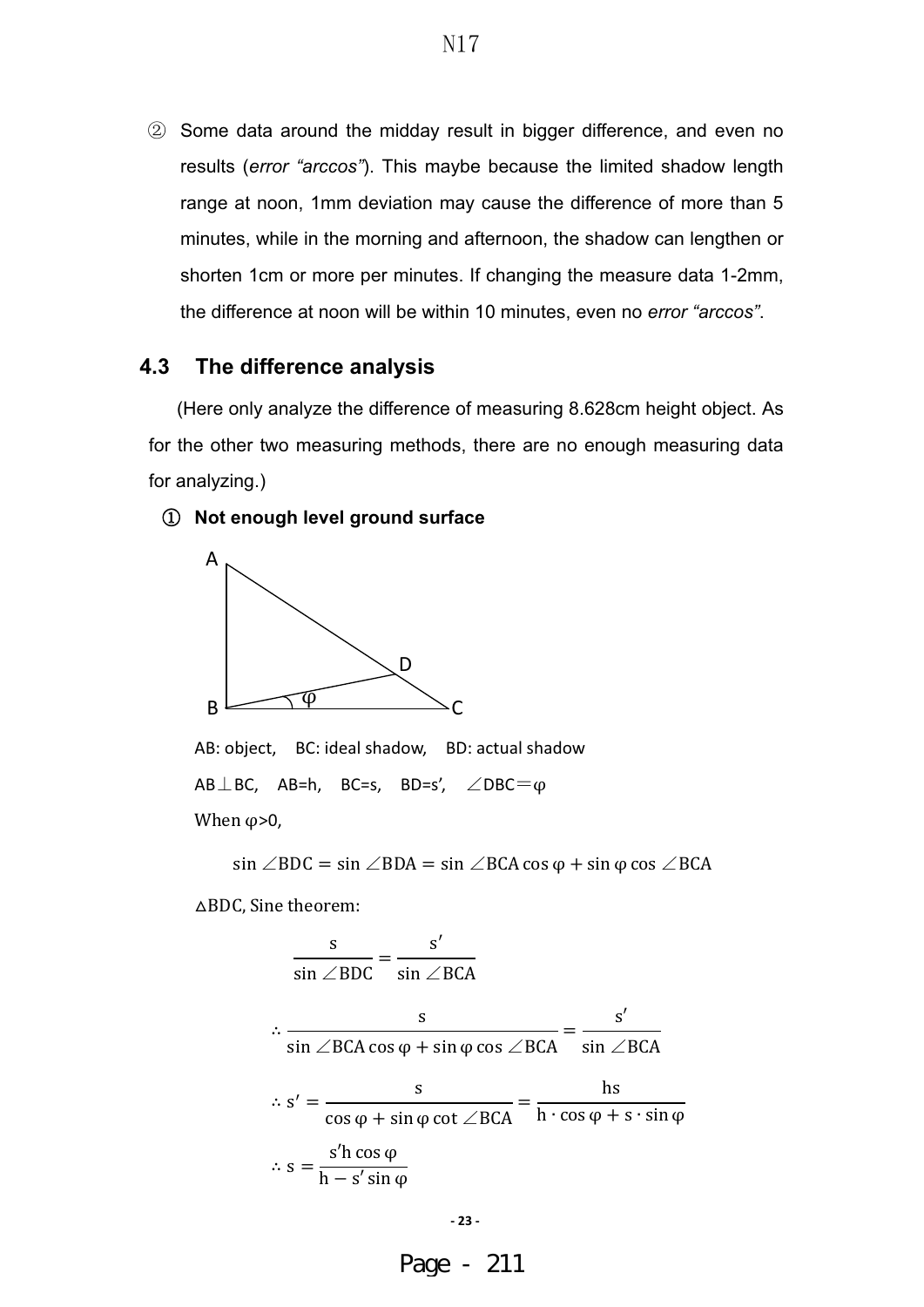When φ<0, the formula is same.

By watering on the ground, meet the needs of  $-1^{\circ} < \varphi < 1^{\circ}$ .

Put "s" into theoretical formula and get the difference. Most is in 5 minutes,

but in the morning and afternoon it is bigger, sometimes even 10 minutes.

Generally,  $-1^{\circ} < \varphi < 1^{\circ}$ , so the difference is smaller.

#### **(2) Fuzzy shadow tail end**

Generally in summer the fuzzy part of shadow tail end at noon is less than 0.5mm, which can cause 3-6 minutes difference, maximum up to 8 minutes. And in the morning and afternoon it may be 1cm, which causes only 1minute difference.

In winter the fuzzy part of shadow tail end is relatively longer, but which cause only smaller difference.

#### **3** Different air refractive index each day

Unable to calculate "n" exactly. (n≈1.00029).

By changing the value of "n", the difference doesn't change much.

#### ĺ **Reading error**

The shadow length reading error can be controlled within 0.5mm, and that is negligible in the morning and afternoon.

The timing reading error can be controlled within 20ms, which is negligible.

#### **(6)** Ideal conditions result in some difference (see 2.6)

From 4.1, three factors, the number days away from that summer solstice, local latitude and the earth revolution orbit model, are sensitive to the difference.

So, the three ideal conditions, ignoring the effecting of the earth revolution in 12 hours; regarding the earth as sphere and regarding the ground surface as plane; and taking aphelion for the summer solstice and perihelion for the winter solstice, are more effective to the difference.

From the above analysis, I think the difference from measuring at noon come from reading error for shadow length, and that of in the morning and

**- 24 -**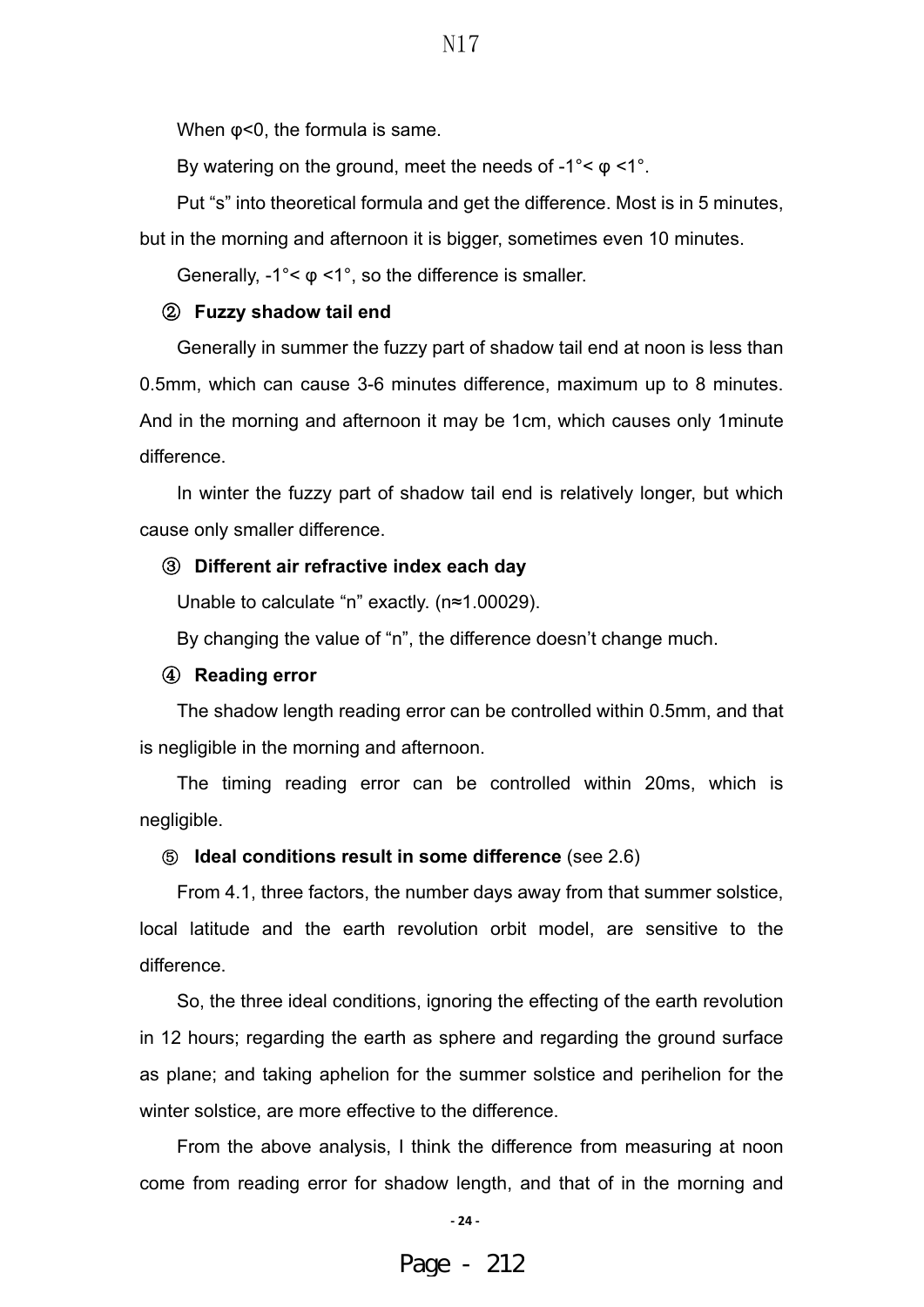afternoon mainly caused by the ground level degree.

The theoretical difference may be result from the above three ideal conditions  $(\mathbb{S})$ .

#### **4.4 The initial error formula analysis**

Initial formula is:



 $t_0$  : local midday time at that day (generally 12:00, not actually)

 $\omega$ : rotational angular velocity of the earth

 $x :$  the number of days away from the summer solstice (x<365/2)

 $\alpha$  : the local latitude (Beijing: 39°58'N )

- $h :$  object height
- s : shadow length
- n : air refractive index on the earth surface (generally,  $n \approx 1.00029$ )

(the same notes and ideal conditions with right formula)

This formula was deducted in August last year and modified in March this year. But in July by analyzing data of half the year, it was found some mistake.

From the data table, the differences are seasonal variation. That is when around the spring equinox, the difference is smaller at a.m. & p.m. and bigger at noon, and when around the summer & winter solstice, it is otherwise.

In winter, difference<0;

In summer, difference>0;

In spring equinox, difference:  $\pm 25$ min;

In summer & winter solstice, difference:  $\pm$  50min

So, found that the formula may be inaccurate, or without considering seasonal factors. And then re-deducted the right formula, which shows the difference is not related with seasons.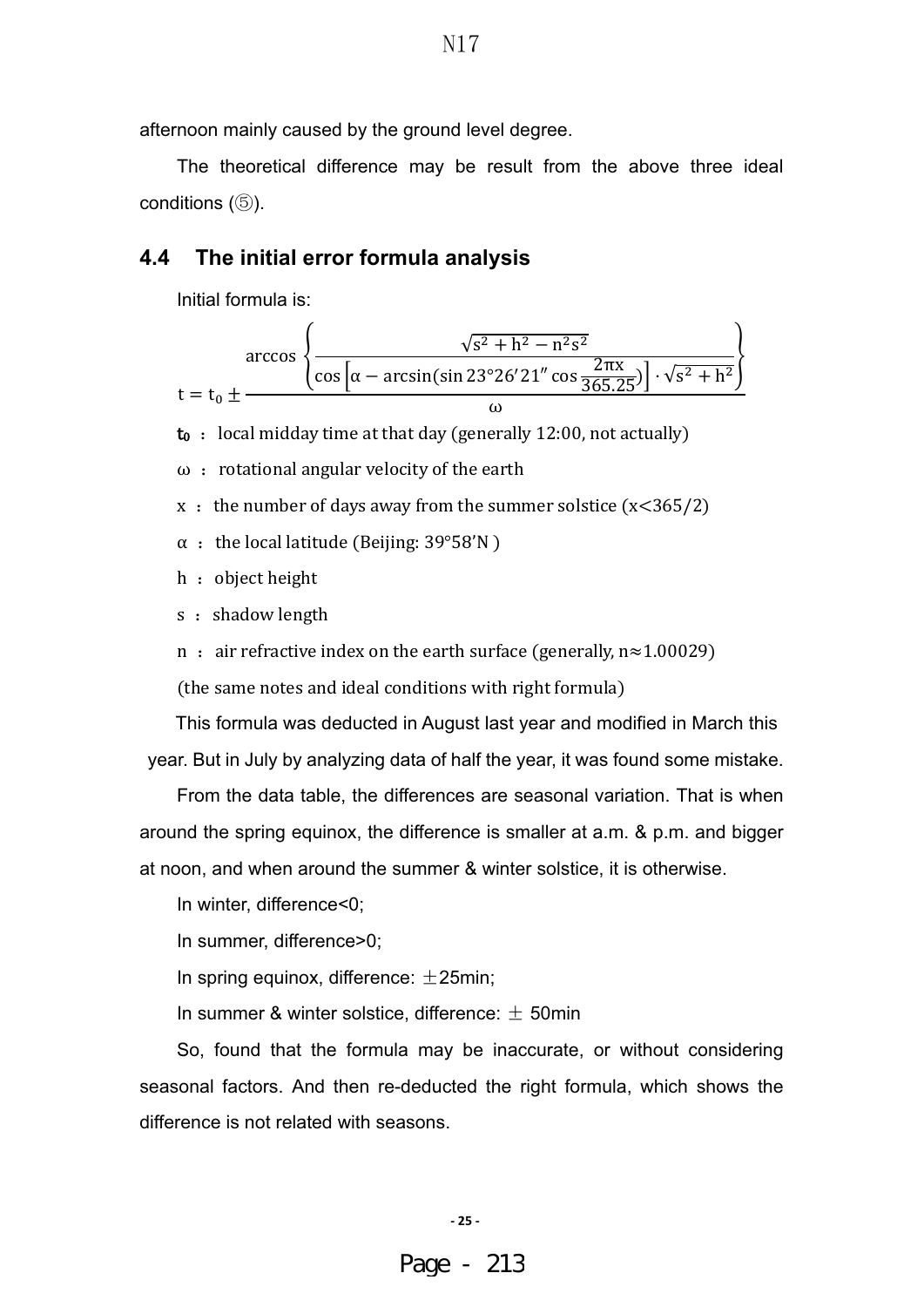#### **5. Application**

#### **5.1 To calculate time**

#### **5.2 To estimate the space between buildings**

The space between buildings: the distance from one building to another.

According to "Civil Design Principles", in No. 3.1.3 rules the sunlight standard shows that one bedroom or half of rooms should have at least one hour sunshine time of full window on the winter solstice, for the residential in each floor.

Considering the two buildings located on the same level place:

- AB: the front building
- D: the windowsill of the first floor behind building
- AD: sunlight
- BC: level ground
- $AB = H$  CD = h BC = s (shadow length)



T ∈ [-0.5h, 0.5h] (half an hour to midday, sunshine time one hour) The theoretical formula for calculating time:

$$
\arccos\left\{1 - \frac{\sin(\alpha - 2\beta) + \sin \alpha + 2\cos^2 \beta - 2\cos \beta' \left[\cos \beta + \sin(\alpha - \beta)\right]}{2\cos^2 \alpha \left[1 + \sin(\alpha - 2\beta) + \frac{\cos(\alpha - \beta)\sin \beta - \sin^2 \beta}{1 - \sin \alpha}\right]}\right\}
$$

Here,  $\beta = \alpha - \arcsin(\sin 23^\circ 26' 21'' \cos \gamma)$ 

$$
\gamma \text{ is a solution of } \frac{1}{2}ab\arccos\left(\frac{a\cos\gamma - c}{a - c\cos\gamma}\right) + \frac{b^2c\sin\gamma}{a - c\cos\gamma} = \frac{x}{365.25}ab\pi, \gamma \in [0, \pi]
$$

$$
\cos\beta' = \frac{\sqrt{h^2 + s^2 - n^2s^2}}{\sqrt{h^2 + s^2}}
$$

While to the winter solstice,  $\gamma = \pi$ 

#### **- 26 -**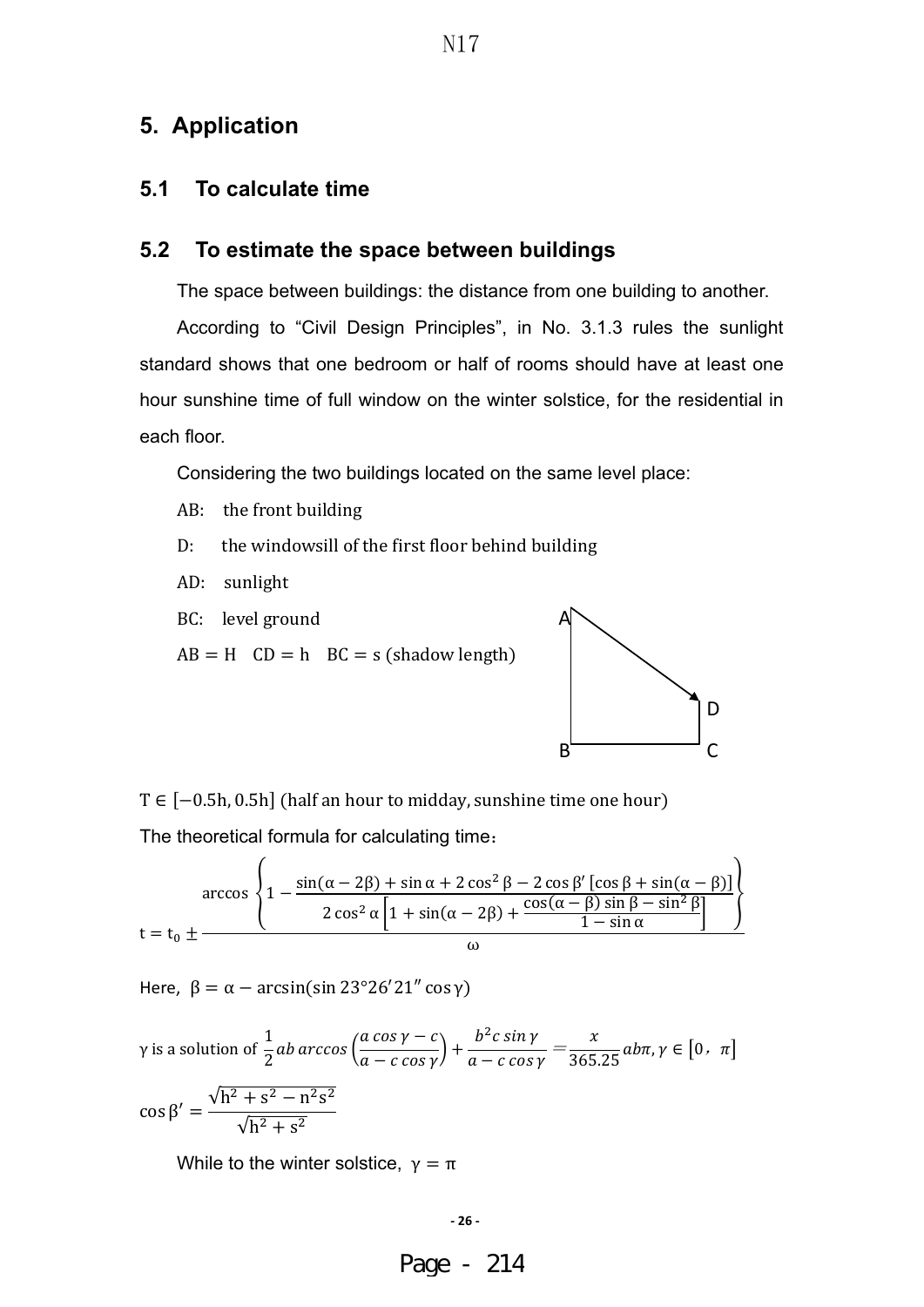$$
\therefore \beta = \alpha + 23^{\circ}26'21''
$$
  
\n
$$
\arccos \left\{ 1 - \frac{\sin(\alpha - 2\beta) + \sin \alpha + 2\cos^2 \beta - 2\cos \beta' [\cos \beta + \sin(\alpha - \beta)]}{2\cos^2 \alpha \left[ 1 + \sin(\alpha - 2\beta) + \frac{\cos(\alpha - \beta)\sin \beta - \sin^2 \beta}{1 - \sin \alpha} \right]} \right\}
$$
  
\n
$$
\therefore \frac{\cos(\alpha - \beta) + \cos(\alpha - \beta) \sin \beta - \sin^2 \beta}{\omega} = T
$$

N17

 $∴ s = (H – h) tan β'$ 

Here,

$$
\cos \beta' = \frac{\sin(\alpha - 2\beta) + \sin \alpha + 2\cos^2 \beta - 2\cos^2 \alpha (1 - \cos \omega T) \left[1 + \sin(\alpha - 2\beta) + \frac{\cos(\alpha - \beta)\sin \beta - \sin^2 \beta}{1 - \sin \alpha}\right]}{2[\cos \beta + \sin(\alpha - \beta)]}
$$

 $β = α + 23°26'21''$  T ∈ [-0.5h, 0.5h]

To calculating the shadow length "s" by using the above formula, but in fact it is not the actual space between buildings. The angle between the building and shadow is defined as θ. Minimum space between buildings is the maximum of  $s * sin \theta$  ( T  $\in [-0.5h, 0.5h]$  ).  $\theta$  is related with the building's facing direction, T and local latitude.